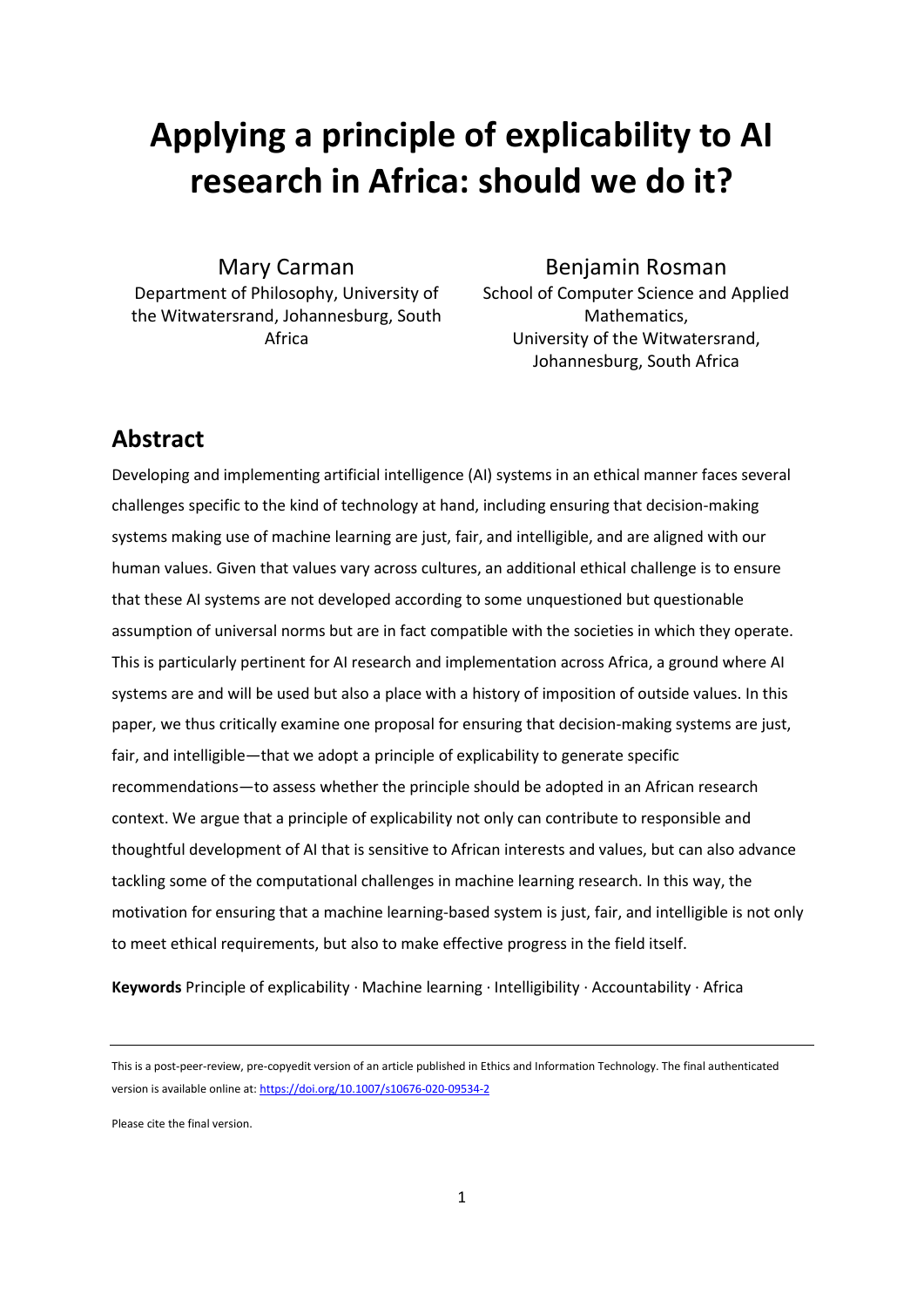## **1. Introduction**

Developing and implementing artificial intelligence (AI) systems in an ethical manner faces several challenges specific to this technology. As research and implementation surges forward, it is necessary to develop guidelines for ensuring that we are heading in a desirable direction, ranging from assessing the moral status of AI to ensuring that the process of research and development aligns with the values we hold within our societies. For instance, at the research and development stage, we need to ask the question of how we can ensure that any automated decision-making system is just, fair, and intelligible, to ensure that when we cede decision-making power to artificial agents, they are aligned with our values and lines of accountability can be made clear. The term 'decision-making system' is loaded and quite vague, but by this we mean systems that make use of some form of machine learning. Given that values vary across cultures, an additional ethical challenge is to ensure that these AI systems are not developed according to some unquestioned but questionable assumption of universal norms but are in fact compatible with the societies in which they operate. This is particularly pertinent for AI research and implementation across Africa, a ground where AI systems are and will increasingly be used, but also a place with a history of imposition of outside values. $1$  While various frameworks and principles have been developed internationally for guiding 'Good AI', and while discussions about AI in Africa typically draw on these existing frameworks (see, for instance, Microsoft 2019), there is a notable lack of African voices contributing to these discussions. There is thus a need to critically examine whether the frameworks are in fact relevant for and compatible with application in an African context.

In this paper, we take initial steps to address this need by assessing one such proposal for ensuring that decision-making systems are just, fair, and intelligible, to assess whether it should be adopted in an African research context. This is the proposal that we adopt a principle of explicability to generate specific recommendations for guiding the development of ethical AI, a principle that has not yet been assessed for African applicability. It is our contention that a principle of explicability not only can contribute to responsible and thoughtful development of AI that is sensitive to African interests and values but can also advance tackling some of the computational challenges in machine learning research. In this way, the motivation for ensuring that any machine learning-based system is just, fair, and intelligible is not only to meet ethical requirements, but also to make effective progress in the field itself. Our paper, then, firstly begins a critical assessment of the applicability in an African context of a proposal for guiding ethical AI research that has so-far been missing in the literature,

 $1$  Africa is, of course, a vast continent with many different cultures and peoples. While we talk of 'Africa' in this paper for ease of reference, we do not deny that within Africa there is great complexity.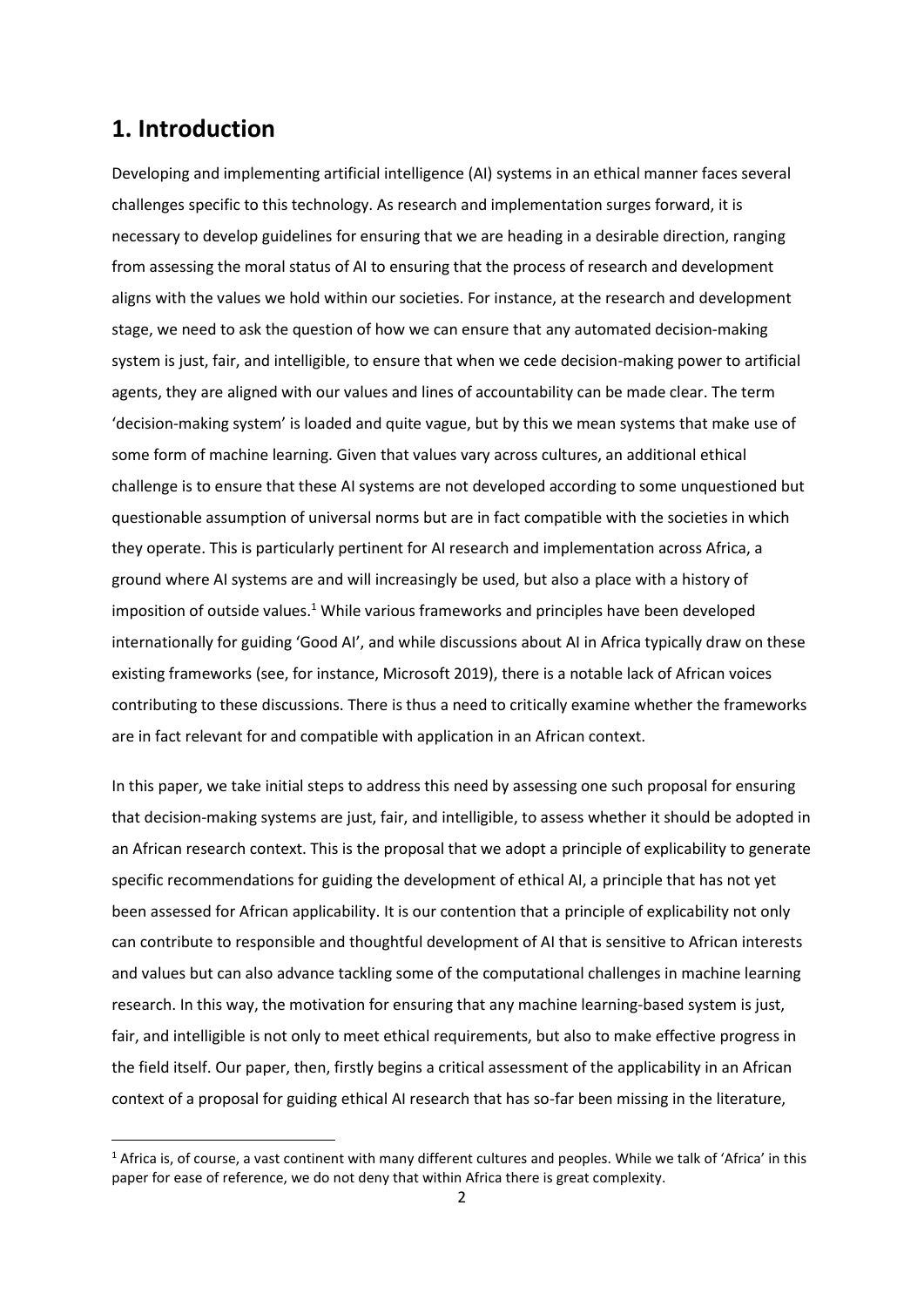and secondly builds on the motivation and support for adopting the proposal more generally. It is important to note that, while our particular focus is on a broadly-construed African context, the need for contextual and cultural sensitivity can be echoed more widely, calling attention to the need for care when drawing on generic principles that may or may not be universal in scope.

In section 2, we begin by introducing what we mean by AI and machine learning, and describing some of the AI landscape in Africa. As AI research and implementation is expanding across Africa, we need guidelines to ensure that it is done in an ethical manner. So, in section 3, we turn to existing guidelines for 'Good AI' and, specifically, the European AI4People framework that identifies five guiding principles for Good AI. These are the familiar principles of respect for autonomy, beneficence, non-maleficence and justice from Western bioethics, but also the additional AI-specific principle of explicability. As the first four principles are already well-discussed within Western and African bioethics, our focus will be on the new principle of explicability. In section 4, we therefore engage with the question of whether the principle of explicability should indeed be adopted in an African research context, considering and rejecting two potential reasons for why it should not. Indeed, or so we argue, the relevance and importance of the principle of explicability arises from the kind of research at stake wherever it is conducted, Africa included.

### **2. Context-setting: AI and AI in Africa**

Artificial intelligence is broadly taken to refer to imbuing a system with some form of computational intelligence. Under this broad umbrella, machine learning is the core technology which involves using data to optimise the parameters of a computational model, which are typically used for some form of prediction (typically regression or classification) or decision-making (reinforcement learning, over longer time horizons). The very nature of machine learning, however, as we discuss in more detail in section 4.1, raises the challenge of how we can ensure that systems involving some form of machine learning are intelligible to humans, and that lines of accountability are made clear.

While machine learning and AI research and development in Africa has a long history, this has always happened in small pockets across Africa. Activity across the continent has more generally exploded over the past five years, with strong hubs forming in places such as Johannesburg and Stellenbosch in South Africa, Nairobi in Kenya, and Accra in Ghana.

In addition, several recent events and initiatives illustrate the growing interest in developing the capacity to strengthen AI and machine learning research in Africa. These include programmes such as Data Science Africa, Data Science Nigeria, and the Deep Learning Indaba. All of these aim at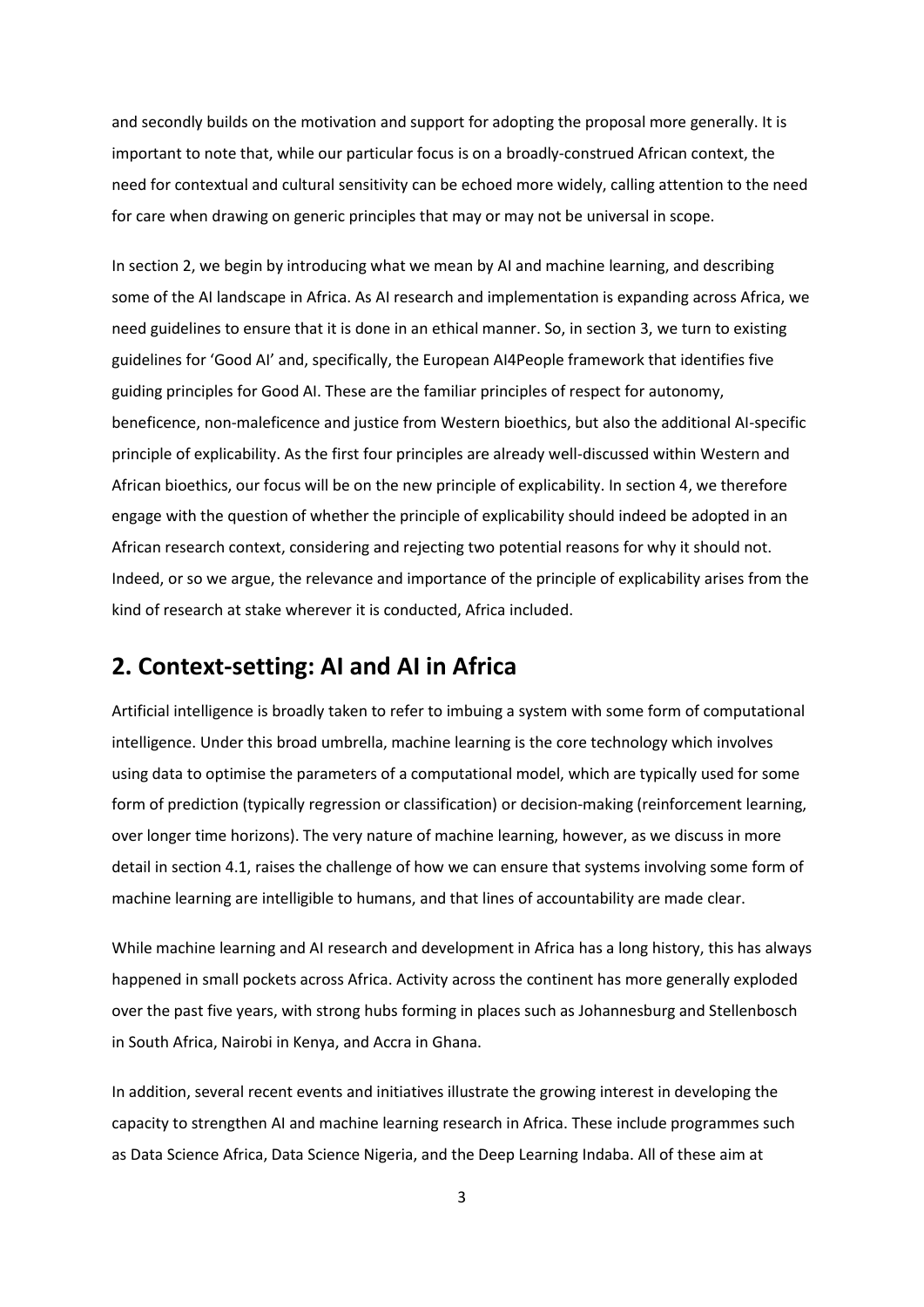explicitly growing the African machine learning community, largely through technical training events and gatherings. The Deep Learning Indaba (2019), for example, is a large Africa-centric summer school which has spawned satellite 'IndabaX' events in 27 different African countries. This kind of programme has led to both growth and better organisation in the African machine learning community, as evidenced in greater participation of Africans in international conferences.

A driver for research and implementation is the vast potential for AI and related technologies to have a positive impact on communities and economies in Africa. Microsoft's 2019 White Paper on the opportunities that AI offers for growth, development and democratisation in Africa, for instance, highlights four core sectors where AI could have a positive impact. These are in agriculture, by improving efficiency and effectivity; in healthcare, by improving quality and increasing access; in public services, by improving efficiency and responsiveness, and enhancing impact; and in financial services, by improving security and expanding reach. The interest in developing and implementing AI in Africa for social good does not just come from outside of the continent but can be found within Africa itself. With the hype around the so-called 'Fourth Industrial Revolution', for instance, various bodies have been set up to explore and promote the use of technologies like AI, machine learning and nanotechnology in Africa, centres such as the South African Affiliate Centre of the World Economic Forum's Centre for the Fourth Industrial Revolution (C4IR).

Given the interest in and likely growth of future research, as well as the trajectory towards implementing more AI and related technologies, there is an urgent need to ensure that any such developments and implementations are done responsibly and thoughtfully. With regard to the powerhouse of machine learning, the need for systems that are just, fair and intelligible is a very real need if we are to guide research in Africa in the direction we want.

## **3. Guidelines for Good AI and the principle of explicability**

A major focus in current AI research, from both the technical and philosophical communities, is on ensuring 'Good AI': that AI is developed and implemented in an ethical and sustainable manner. For instance, at NeurIPS 2018, workshops were held on *Ethical, Social and Governance Issues in AI, Challenges and Opportunities for AI in Financial Services, Machine Learning for the Developing World (ML4D)*, and *AI for Social Good*. In the past few years, several guidelines and frameworks for ensuring Good AI for society and Good AI research have already been drawn up. These include the *Asilomar AI Principles* (2017), the crowd-sourced 'Ethically Aligned Design: A vision for prioritising human well-being with autonomous and intelligent systems' (2017), Microsoft's white paper titled 'Artificial Intelligence for Africa: An opportunity for growth, development and democratisation'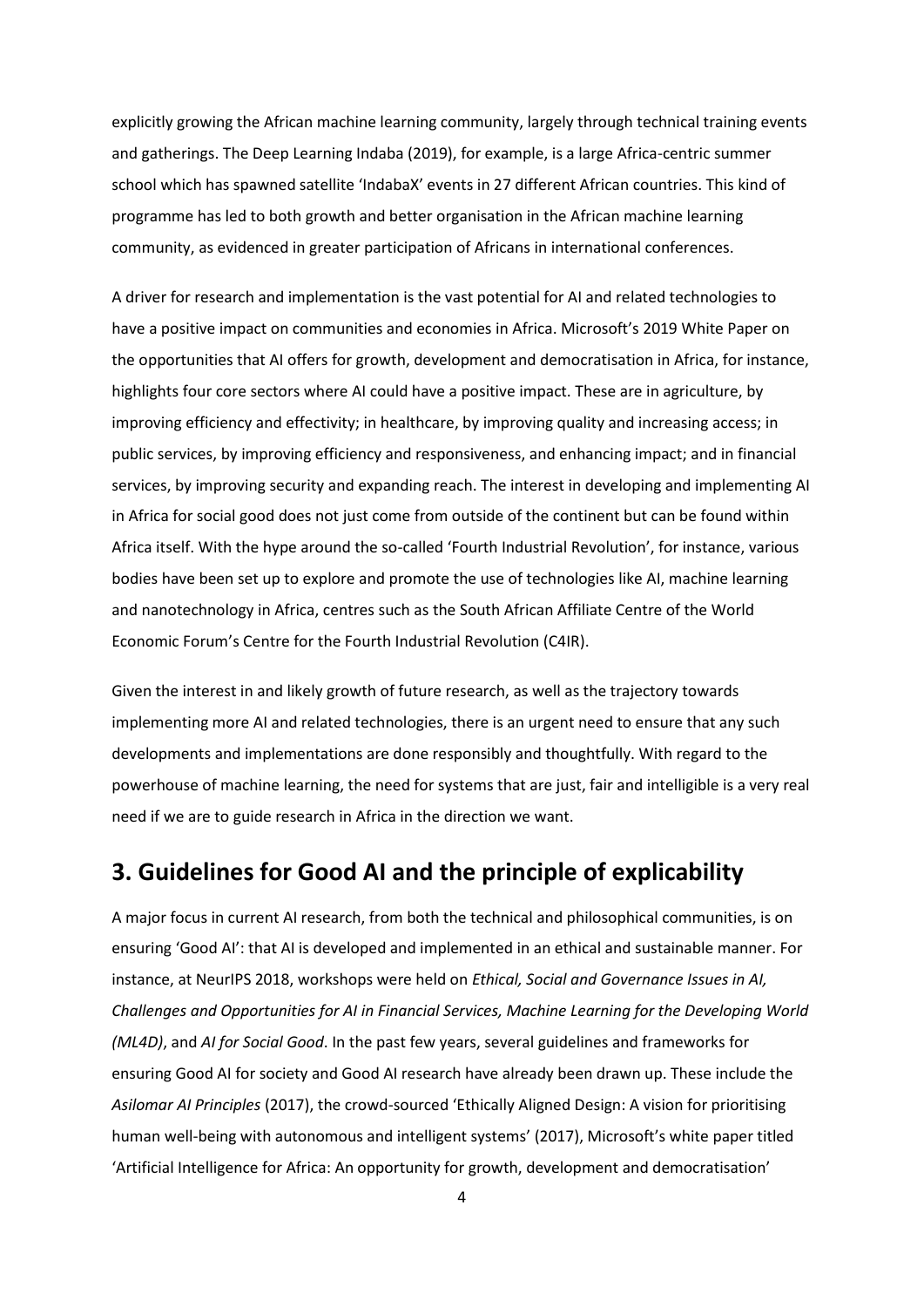(2019), and the European AI4People's publication, 'AI4People - An Ethical Framework for a Good AI Society: Opportunities, risks, principles, and recommendations' (2018), where this last framework surveys a range of guidelines and frameworks to develop a synthesis of existing principles.<sup>2</sup> With the proliferation of frameworks and guidelines, it makes sense to examine their commonalities and so our focus is on the AI4People framework because of the synthesis it offers of other frameworks. Through their synthesis, the authors identify five recurring ethical principles that are recognised in one way or another by all of the guidelines surveyed by the AI4People project. In this section, we introduce the five principles it identifies, the four Western bioethical principles of respect for autonomy, beneficence, non-maleficence and justice, along with a fifth principle specifically for AI, the principle of explicability, which is our focus.

The principle of respect for autonomy is roughly 'the idea that individuals have a right to make decisions for themselves about the treatment they do or not receive' (Floridi et al. 2018, p. 697). Applied to AI where we might 'willingly cede some of our decision-making power to machines', the principle requires 'striking a balance between the decision-making power we retain for ourselves and that which we delegate to artificial agents' (p. 698). The principle of beneficence, in turn, requires 'promoting well-being, preserving dignity, and sustaining the planet' – basically, developing AI technology that benefits humanity (p. 696). The closely related principle of non-maleficence is one of doing no harm, requiring avoiding certain overuses and misuses of AI technologies. The fourth principle of justice typically requires the fair distribution of goods and services. Applied to AI, justice might require using AI to right previous wrongs, ensuring that the benefits of AI are shared fairly (and, presumably, that the burdens are fairly distributed), and ensuring that any new harms are prevented (p. 699).

The fifth principle is the principle of explicability. In a context where a select few are leading the way in the development and implementation of AI technologies that either directly or indirectly impact the rest of society, the various surveyed guidelines call for 'the need to understand and hold to account the decision-making processes of AI', while recognising that the workings of AI 'are often invisible or unintelligible to all but (at best) the most expert observers' (Floridi et al. 2018, p. 700). As

<sup>2</sup> The guidelines and frameworks surveyed are: The *Asilomar AI Principles* (2017), the *Montreal Declaration for Responsible AI* (2017), the *General Principles* in the IEEE Global Initiative's 'Ethically Aligned Design' (2017), the *Ethical Principles* in the 'Statement on Artificial Intelligence, Robotics and "Autonomous" Systems' of the European Group on Ethics in Science and New Technologies (2018), the principles of the 'AI in the UK: Ready, willing and able?' report of the UK House of Lords Artificial Intelligence Committee (2018), and the *Tenets* of the Partnership on AI (2018).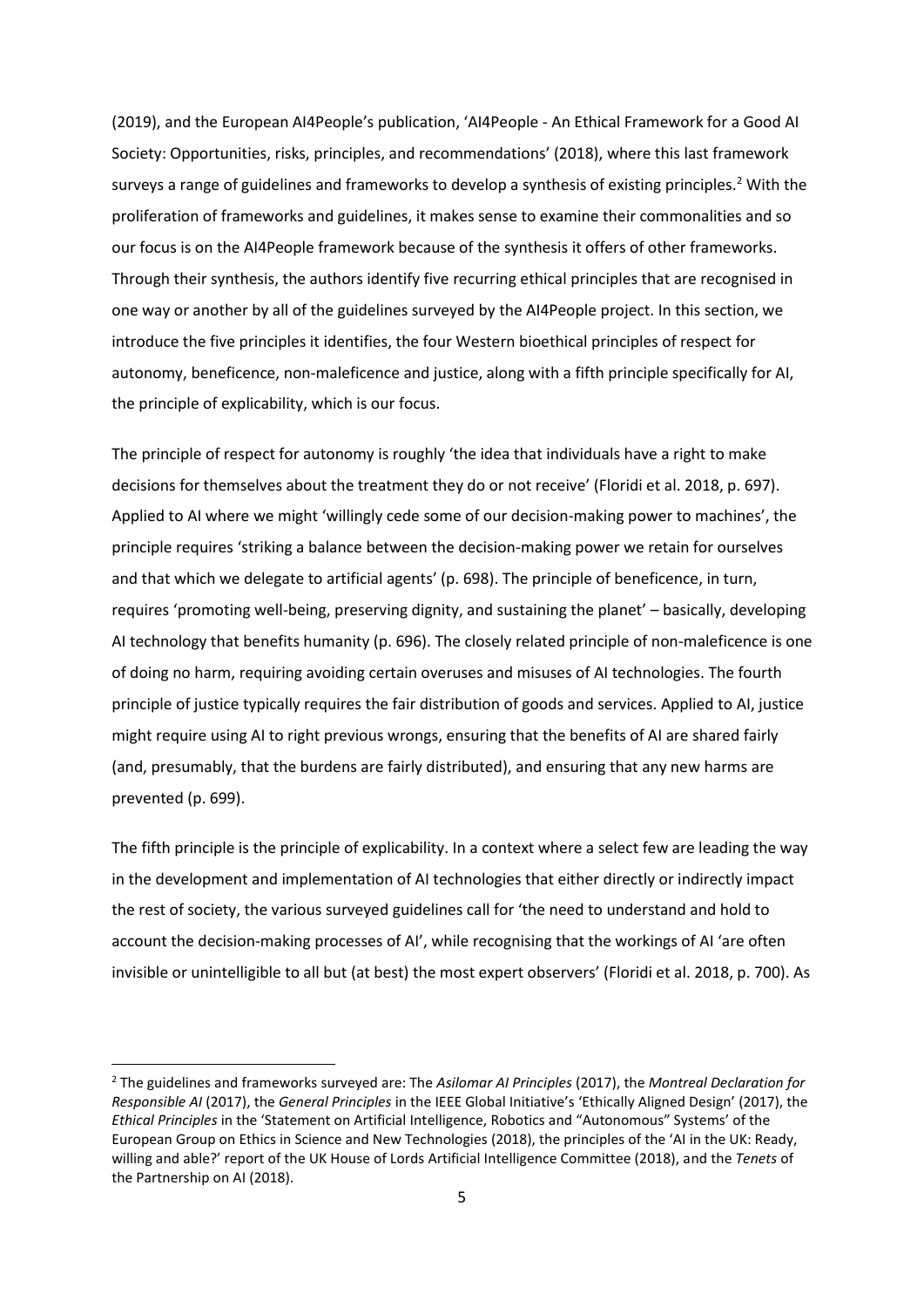the authors describe it, the principle of explicability should be understood in both an *epistemological* sense of intelligibility and in an *ethical* sense of accountability.

In the epistemological sense, the principle asks for an answer to the question of *'how does it work?'*. This epistemological sense can be found in the Asilomar AI Principles (2017), for instance, as a requirement for 'failure transparency': 'if an AI system causes harm, it should be possible to ascertain why'. The General Principles of 'Ethically Aligned Design' (IEEE 2017) call for a need for the basis of a decision to be discoverable, as does the Partnership on AI (2018), calling for 'the operation of AI systems to be understandable and interpretable by people, for purposes of explaining the technology'. The need for transparency and explainability is identified in the European Group on Ethics in Science and New Technologies (2018) and in the UK House of Lords Artificial Intelligence Committee report (2018). All of these call for an answer to the epistemological sense of '*how does it work?'*

In the ethical sense, the principle of explicability tackles issues of accountability by asking for an answer to the question of *'who is responsible for the way it works?<sup>3</sup>* For instance, the Asilomar Principles include a requirement that the designers and builders of AI systems have a duty to shape the moral implications of the use, misuse and abuse of those AI systems. Both the Partnership on AI and the European Group recognise that AI research and development needs to be accountable to a range of stakeholders, with the House of Lords report calling for clear lines of accountability.

The principle of explicability is valuable on a number of fronts. Firstly, it addresses the uneven power structure already apparent in the development of AI, between those who are developing the technologies (typically large corporations) and those who will be affected by them (the consumers and the rest of society). Secondly, it both complements and enables the other four principles. For AI to be both beneficent and non-maleficent, we need to understand what kinds of benefits and harms it can actually do within a society. Similarly, if we are to respect human autonomy, we need to know how an AI system would choose and act. Additionally, for the principle of justice to be respected, we need to ensure that there is accountability. Thirdly, the principle recognises the role that intelligibility and accountability can play in engendering public trust and understanding, necessary for ensuring that AI is accepted within society. Without public trust and understanding, the potential economic and societal benefits of AI and related technologies could fail to materialise (Winfield and Jirotka 2018). For instance, a lack of trust can be seen to underlie fears about automation negatively

<sup>&</sup>lt;sup>3</sup> This question is an ethical question. There are, of course, questions about legal accountability and responsibility but we do not attend to them in this paper.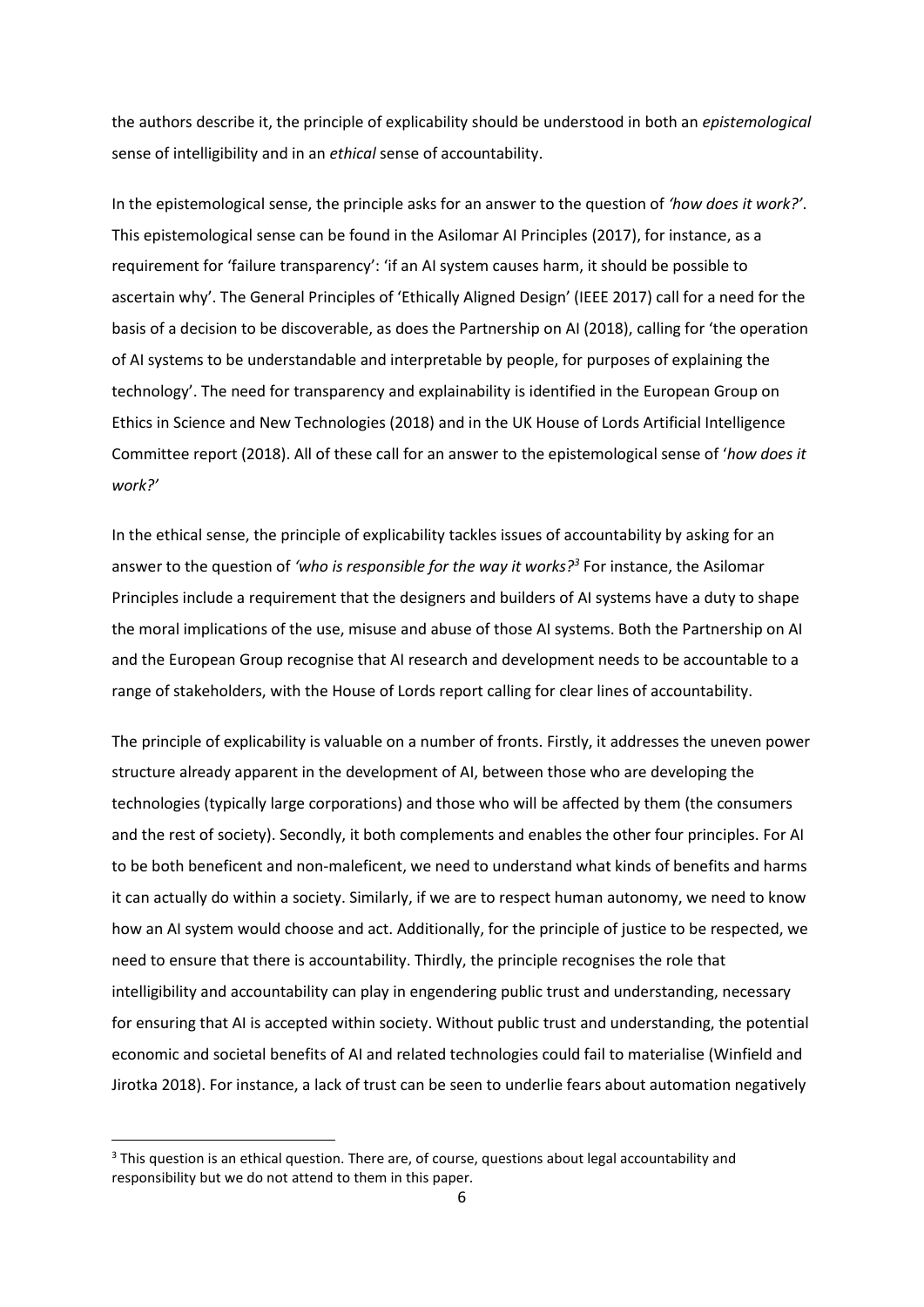impacting human employment. With powerful bodies like South Africa's Congress of South African Trade Unions (COSATU) not wholeheartedly behind such technologies – 'You can't be talking about the future of work when you describe displacement and unemployment' (Steyn 2017) – the benefits will be difficult, if not impossible, to achieve. The motivation that the AI4People framework draws on for the principle of explicability, which includes requirements for intelligibility and accountability, is in large part based on societal benefits such as public trust and understanding.

# **4. Towards ethical AI in and for Africa**

The AI4People framework uses the five identified principles to generate a set of recommendations for Good AI within a European context, acknowledging that recommendations based on the principles may differ in different cultural contexts – at least to the extent that 'different cultural frameworks inform attitudes to new technology' (Floridi et al. 2018, p. 701). So, if we are to apply the principle in an African research context and to the design of systems to be implemented in Africa, we need to develop our own recommendations based on principles that are culturally and socially sensitive. However, truly acknowledging the impact of different cultural contexts is not limited to appreciating that different cultural frameworks inform attitudes to new technology. It more fundamentally requires ensuring that the principles themselves are applicable.

Take, for instance, the communitarian nature of many African cultures and worldviews. While not all African cultures and worldviews are communitarian, while those that are need not be identical to one another, and while communitarian cultures and worldviews exist outside of Africa, the centrality of community is widely agreed to be a salient and dominant feature that can be found in various forms across the continent below the Sahara, and a feature that has been drawn on by those working within sub-Saharan African philosophy and ethics.<sup>4</sup> In many communitarian societies, people often engage in joint decision-making or refer to authority figures for guidance as part of their decision-making, thereby legitimately including others in a normal process. This is in stark contrast to a typical Western worldview that centralises the individual, and which is reflected in bioethical principles like the principle of respect for autonomy, frequently understood as respecting the decisional autonomy of an individual who makes decisions without undue coercion (see Beauchamp and Childress 2012). Similarly, the AI4People report expresses the principle of respect

<sup>&</sup>lt;sup>4</sup> For a sample of seminal philosophical work highlighting community within different cultural contexts, see Mbiti 1990 (Kenya, although with a systematic review of other cultures), Gykeye 1987 (Akan, Ghana), Gbadegesin 1991 (Yoruba, Nigeria) and Ramose 2005 (South Africa).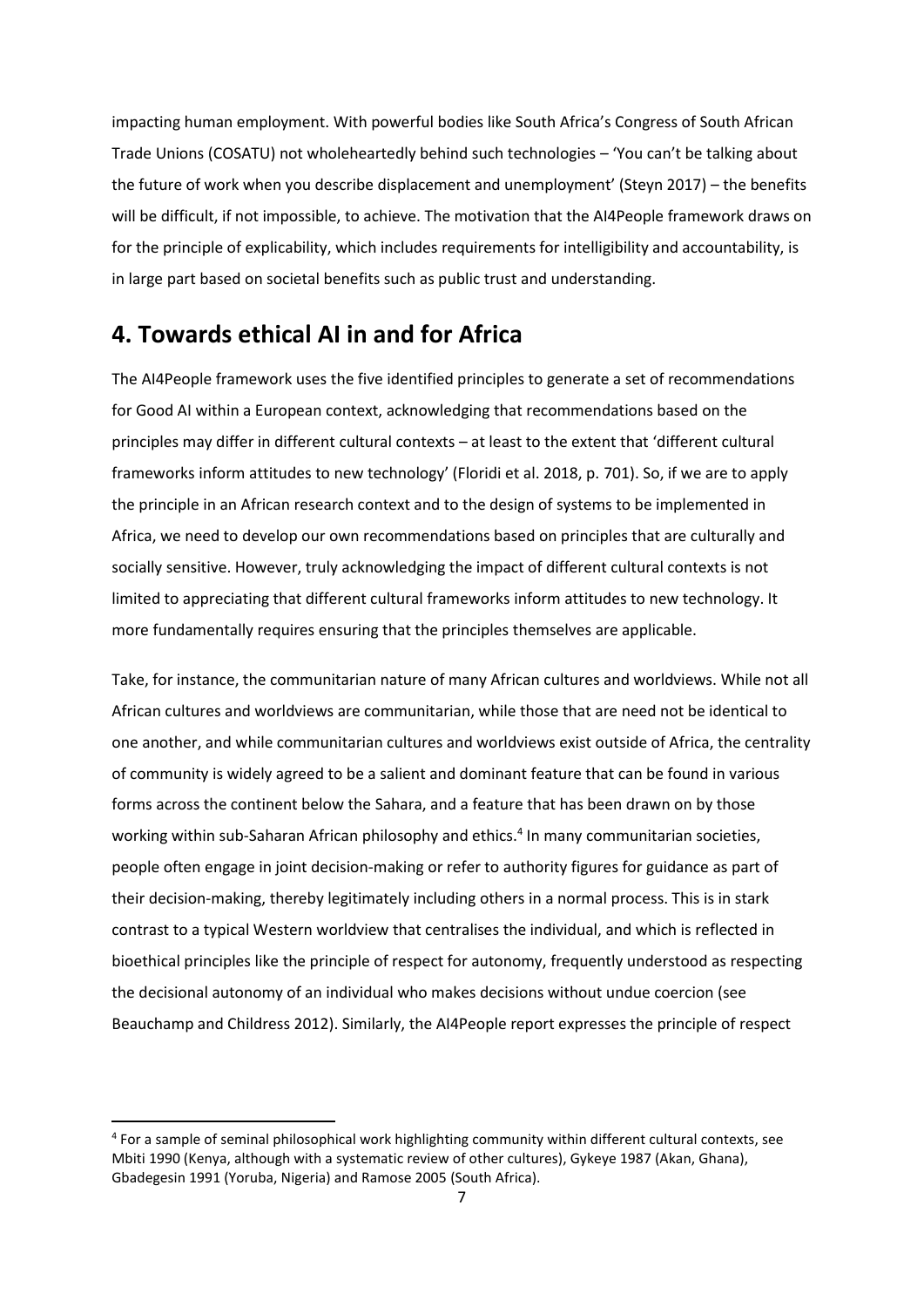for autonomy in a way that highlights the focus on the individual: 'individuals have a right to make decisions for themselves' (Floridi et al. 2018, p. 697).

The salience of community versus a strong individualism illustrates why we require, on one hand, sensitivity in how we adopt and adapt the principles in different contexts, if we are to apply them. For instance, the World Health Organisation (WHO) has made provisions to allow partner agreement in reproductive research in certain countries with a cultural tradition of involving partners or family in decision-making, despite usually taking the involvement of a partner as a violation of participant autonomy (Moodley 2007, see also WHO 2020). The principle of respect for autonomy is still applied, but it is adapted to reflect the real communitarian-infused decision-making processes that people engage in.

On the other hand, we might reject that any of these principles should be applied at all. Over the past few decades, an increasing amount of work has been done developing the field of African bioethics in response to exactly this kind of challenge (as samples, see Murove 2005; Behrens 2013, Chukwuneke et al., 2014; Rakotsoane and Van Niekerk 2017; Barugahare 2018).

Reasons given for rejecting – or at least seriously critiquing the applicability of – Western principles include both the pragmatic and the theoretic. Pragmatically, simply adopting foreign principles that are divorced from the ethical worldviews that govern ordinary peoples' lives can result in practices that are inefficient in achieving their aims. In general, people are more inclined to accept ethical ideas or interventions if they are consistent with their own worldviews (Behrens 2013). The former director of Médecins Sans Frontiers, Roy Brauman, gives the example of emergency food supply in famine-stricken Uganda. Medical workers prioritised giving food to the most vulnerable, women and children, only to discover that the food was being taken away and given to local elders in lines with local customs that prioritise respecting social orders (Hellsten 2006, p. 73). Such an example illustrates how applying a principle like justice without sensitivity to local context can be ineffective in achieving its aims. This could be addressed by applying the principle in a culturally sensitive manner; however, and more crucially, the example also illustrates how a reliance on predetermined principles can exclude other principles that in fact govern people's behaviour.

While pragmatic issues could potentially be addressed by adapting the principles in a contextsensitive manner while also being open to the existence of other principles, a deeper theoretical set of issues remain. These are particularly pertinent in the postcolonial African context where there is a tradition of postcolonial critique and an expressed need for the reclamation of human dignity, authenticity, and a positive assertion of African identity following centuries of subjugation by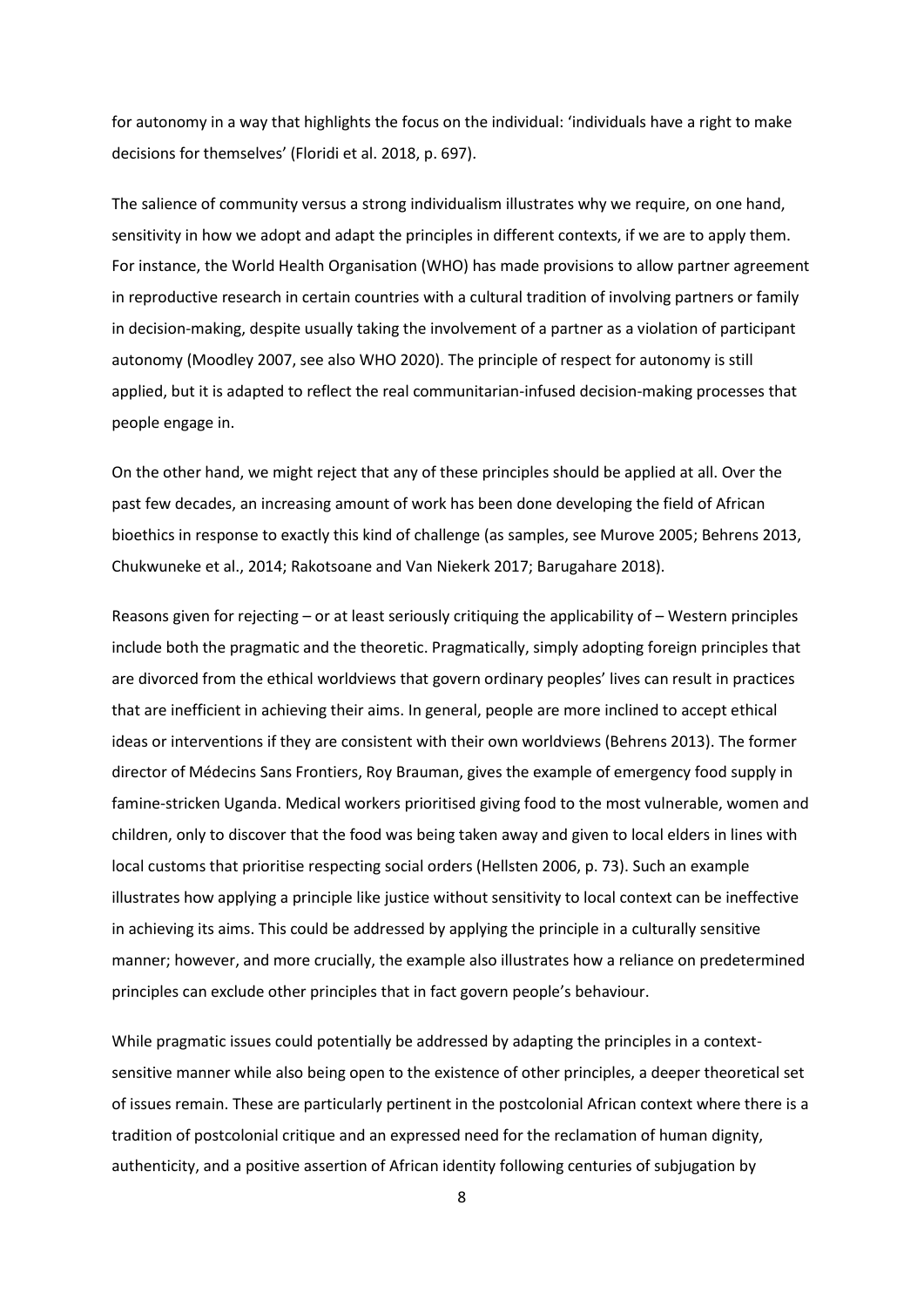Western powers.<sup>5</sup> As Andoh writes, drawing on this tradition, an attitude of 'assimilating Western values and ideologies into Africa can give rise to a situation of self-dehumanisation and outright selfsubversion both in terms of dignity and self-esteem' (Andoh 2011, p. 69). For instance, given the salience of community in many sub-Saharan African cultures, a prioritising of individualism can sever the person from her 'relational spheres of existence' (Murove 2005, p. 27). Rather than simply adopting an individualistic principle like respect for autonomy, we might thus instead adopt a broader principle of respect for persons, which captures the essence of the principle but allows more cultural nuance (Behrens, 2013). Alternatively, we could introduce new principles like 'human life invaluableness' (Rakotsoane and Van Niekerk 2017), or even ones that capture the respect for social order brought out in the Ugandan example.

These critiques of the traditional bioethical principles put pressure on the applicability of the very same principles found in the AI4People framework for use within an African context, or indeed any other cultural context that does not share similar features to the central European context in which the AI4People framework was derived. We cannot simply, and without critical engagement, adopt the principles and use them to generate context-specific recommendations, at risk of resulting in ineffective processes or causing genuine moral harm. We first have to assess if the principles themselves can be recruited within the context at hand. Applying the principles of respect for autonomy, beneficence, non-maleficence and justice in an African AI context requires more examination, but our current focus is on the *new* principle of explicability. This is because there is already a rich literature within African bioethics, as well as the field of global bioethics more widely, examining the supposedly universal applicability of the standard principles of Western bioethics, whereas the principle of explicability is AI-specific and has yet to receive critical attention. So, while we could question what *form* such a principle would take in a particular cultural context – if explicability is closely related to communication and public trust as described at the end of the previous section, for instance, then different cultural norms of communication may inform what needs to be made explicable, to whom, when, and to what degree – we must first question whether the principle of explicability is relevant and applicable at all. This second level of critique, which is our focus, is crucial given the theoretical issues that warn against the uncritical assimilation of Western values into African contexts.

In the rest of this section, we critically assess whether the principle of explicability should be applied in an African context, rather than just what form it should take if it were applied. In section 4.1 we

<sup>&</sup>lt;sup>5</sup> This is a tradition that draws on a diverse range of theorists from across the continent, such as Senghor (1988), Mbembe (2001), wa'Thionga (1986) and Biko (2002).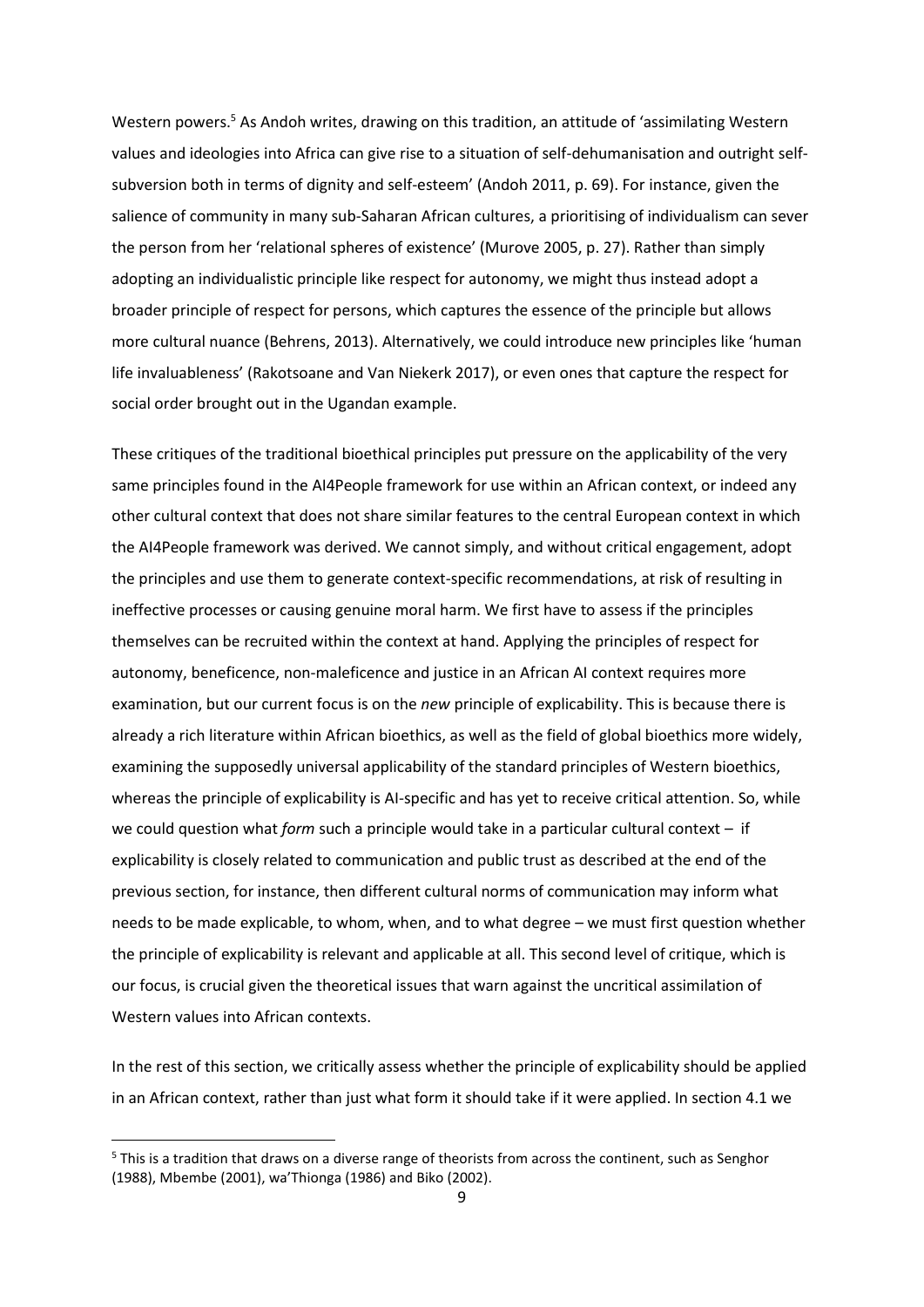argue that the importance of the principle arises in part from the very nature of the technical research at hand, while in 4.2 we consider two possible reasons not to adopt it in an African research context, arguing that neither takes hold.

#### **4.1. The importance of the principle of explicability**

The principle of explicability, *prima facie* at least, is not obviously based on strongly Western values like the individualism that underlies the principle of respect for autonomy. In fact, it is a principle that could allow us to be sensitive to cultural nuances as a matter of necessity and, as we will suggest, a principle that arises out of the nature of much of the research in question. The epistemological sense of the principle, at least, is required to address some of the computational challenges within machine learning. In this subsection, we thus illustrate how the principle of explicability ties in with some real issues and risks that computational and technical researchers are addressing, including those working in Africa, as a way of motivating for the adoption of the principle within an African research context.

The epistemological sense underpinning the principle of explicability seeks an answer to the question of 'how does it work?' There are two primary issues in which the epistemological sense of explicability is worth considering.

The first issue is that the fundamental modality of machine learning comes down to a human specifying a 'goal', or more technically an objective function, and the learning procedure is required to optimise a model, or technically the parameters of the model, for achieving this goal. This stands in stark contrast to more traditional programming paradigms where a human specifies the full set of steps (algorithm) that is to be executed by some software. Machine learning may instead, for example, require that a set of positive and negative outputs are provided to the learning system, which then infers the procedure for distinguishing between these categories itself. While this shift in attitude to problem solving has been transformative, there are at least two broad risks that arise.

The first risk is that of the human misspecifying the desired objective function. This may happen for example in reinforcement learning (RL), where an artificial agent is required to learn to take a sequence of decisions to achieve some long-term goal. In RL, desired states of the world are typically annotated with some positive reward, and undesirable states with some negative reward. In general, these attributions are arbitrary (both in location and magnitude), and it is trivially easy for an incorrect scaling or attribution to lead to undesired behaviours. A human, however, may not be fully cognisant of her own objectives, and as such may incorrectly imbue them into a learning system. An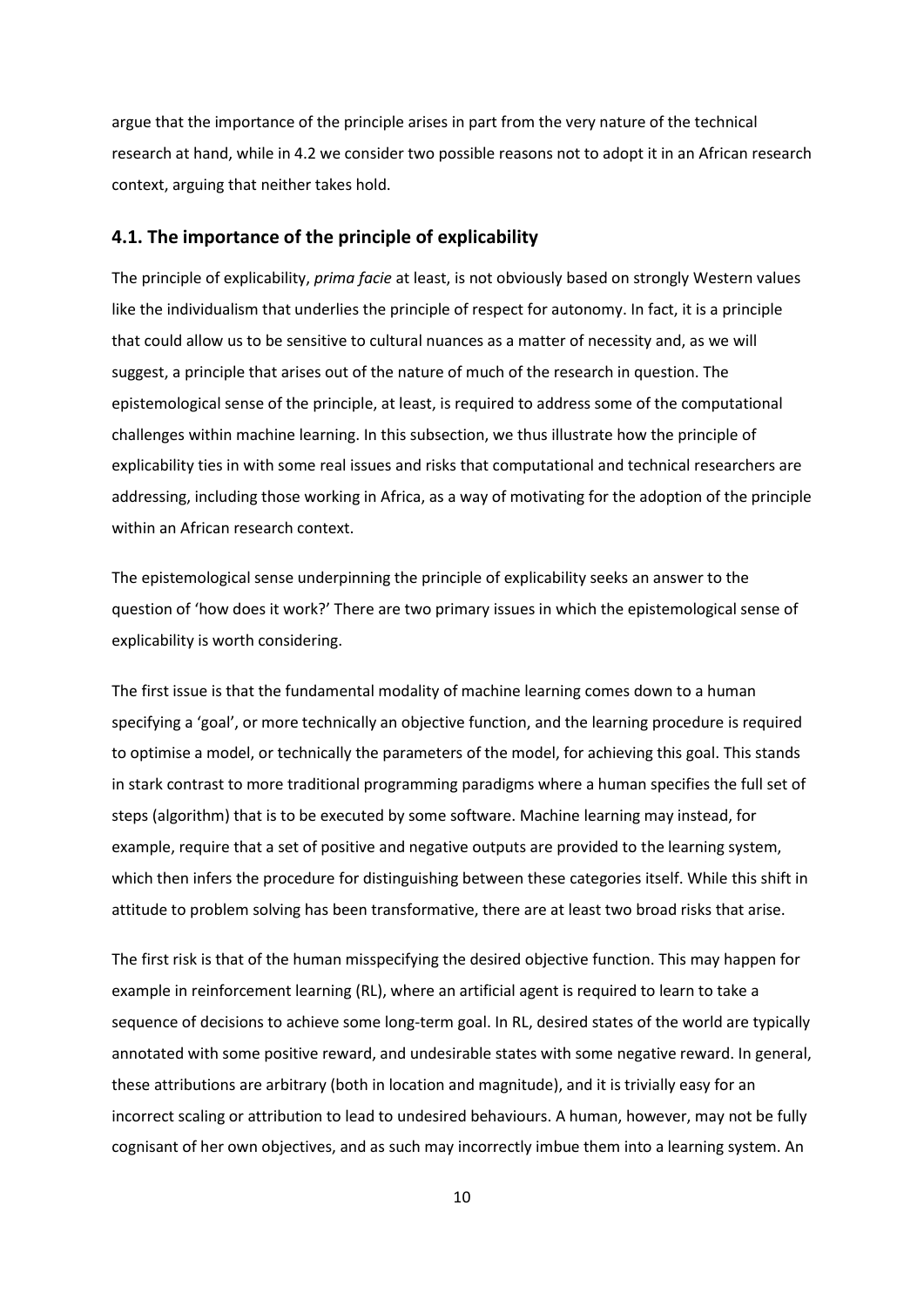oft-cited example of this is the thought experiment of the paperclip maximiser: an intelligent agent tasked with running a facility to produce a maximal number of paperclips could self-improve to the extent that the result is 'a superintelligence whose top goal is the manufacturing of paperclips, with the consequence that it starts transforming first all of earth and then increasing portions of space into paperclip manufacturing facilities' (Bostrom, 2013). The scenario shows how even this simple seemingly benign goal could be sufficient to generate behaviours antithetical to human life and flourishing.

This first risk speaks directly to what is known as the value alignment problem. The value alignment problem refers to the challenge of ensuring that the goals of an artificially intelligent system do not contradict (typically inadvertently) the values of humans, or society in general. In an epistemological sense, to ensure that the values are aligned requires seeking an answer to the question: 'how does it work?' This in itself is a nontrivial question to answer, as discussed in more detail below. In a case where the goals do contradict and go against human values, we are faced with the ethical question: 'who is responsible for how it works?' For instance, who is best able to explicitly identify all the relevant values that are often implicit within ourselves and our societies, and can we hold someone accountable for failing to ensure that the goals of an AI system cohere with some set of implicit values of humans? Would explicitly identifying relevant values using quantitative methods even be sufficient for capturing the complexity and flux of human values, something that Sloane & Moss (2019) question?

This problem is exacerbated by the fact that human values differ across different societies and contexts. As a simple example, consider the 'rules of the road' which change between countries, from the side of the road on which people drive, to the rules for entering roundabouts. This is even more notable in how societal preferences change between countries in versions of the 'trolley problem', where people around the world have been surveyed on which of two random sets of people should be spared in a vehicle collision (Awad, et al, 2018). One can note, for example, that there appears to be a preference for sparing the lawful and pedestrians in Japan, versus a preference for preserving humans over animals as well as high status individuals in Nigeria.<sup>6</sup>

The second risk is that the general form of a machine learning model may be difficult to interpret. The quintessential example of this is artificial neural networks, which are widely acknowledged to operate as 'black boxes'. This arises from the basic modelling assumptions, that the relationships between various inputs and the desired outputs are typically learned to be complex nonlinear

<sup>6</sup> http://moralmachineresults.scalablecoop.org/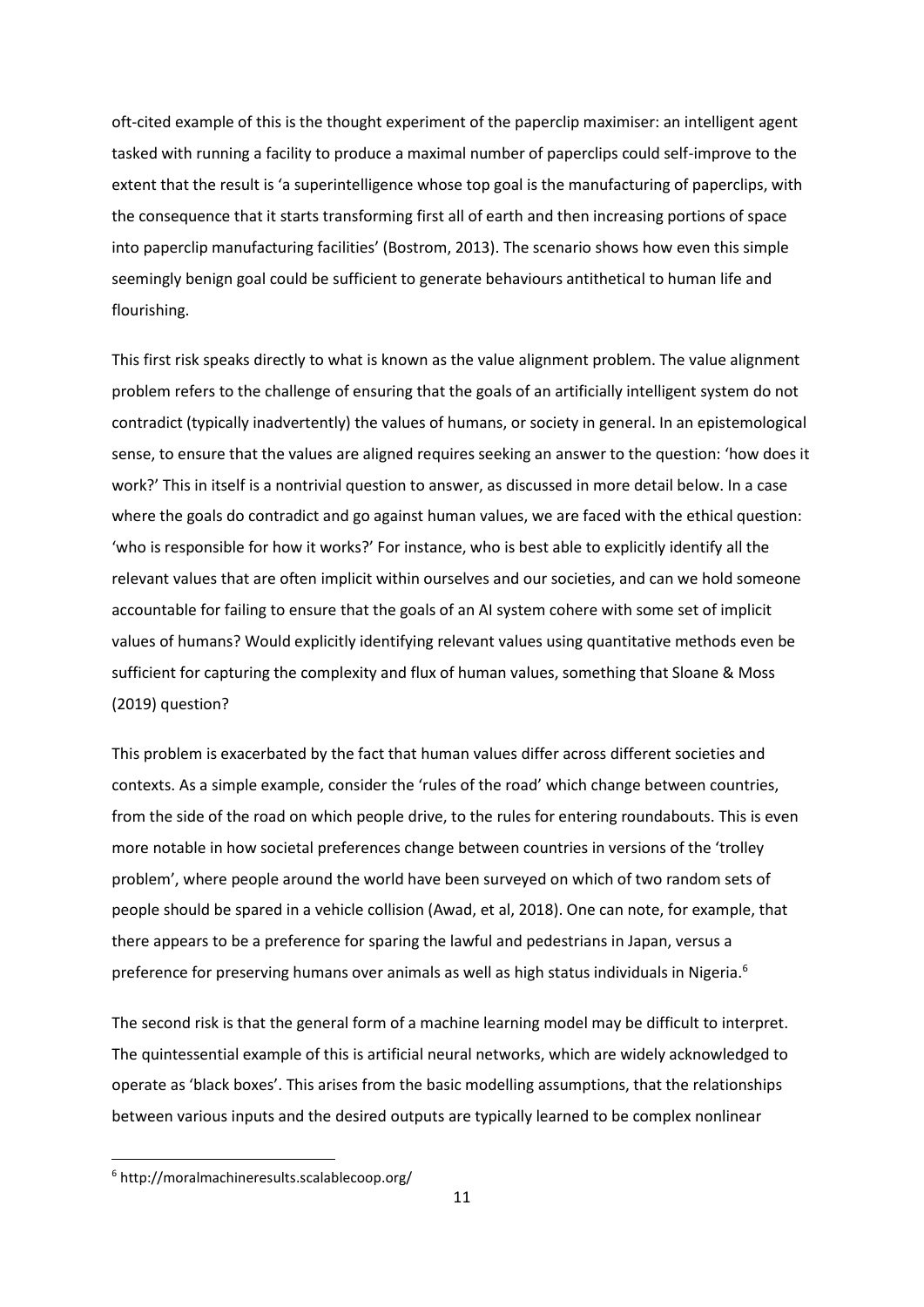functions, which are recursively embedded in other nonlinear functions. As the numbers of parameters that are learned in these models can easily be in the millions, interpreting these functions quickly loses feasibility. The question of 'how does it work?' thus becomes of paramount importance, with limitations for just how much detail we can give in answer. The question of 'who is responsible for how it works?' also highlights how very few humans, if any, are able to understand the processes that are followed, yet that select few still have considerably deeper understanding than the many who might be impacted by the technology.

It is interesting to note that other classes of machine learning models do not necessarily possess this same characteristic, although they very seldom achieve state-of-the-art performance that neural networks do. An example here is that of decision trees, which involve learning an ordering of features to treat as conditional rules for classifying data points. By following this sequence which is learned, one can easily trace out and validate decisions made by these models. Different models may thus generate different requirements in terms of answering the question 'how does it work?'

Another issue concerns biases that may be presented to the learning system in its training data. Examples of this have been widely seen in supervised learning, with numerous cases of racial biases being reported globally (Buolamwini and Gebru, 2018). This is particularly troublesome when confounded with the previous challenge of difficult-to-interpret models, in that it could easily become unclear that these biases have been introduced to the system. Establishing how a system is making decisions, especially when it is fed with data that we may not realise to be ethically suspect, is therefore important if we are not simply to recreate our own human inefficiencies as decisionmakers and agents. When these biases reflect real-world human biases and have the potential for profound and detrimental real-world impact, we again face the ethical question of who is responsible and who should be held accountable.

The above examples illustrate some general computational issues within current research the world over, and they are issues wherever research is taking place and systems implemented, including in Africa. What becomes apparent from these examples is that we need something like the epistemological sense of the principle of explicability not just for engendering public trust and understanding and for ensuring alignment with societal values, but for actually informing research to tackle some of the computational challenges that are being faced. This is because those computational challenges themselves require alignment with societal values and needs, in turn requiring that certain values and objectives are made explicit. We thus need to be sensitive to the values and needs of the societies where AI technologies are developed and implemented. In the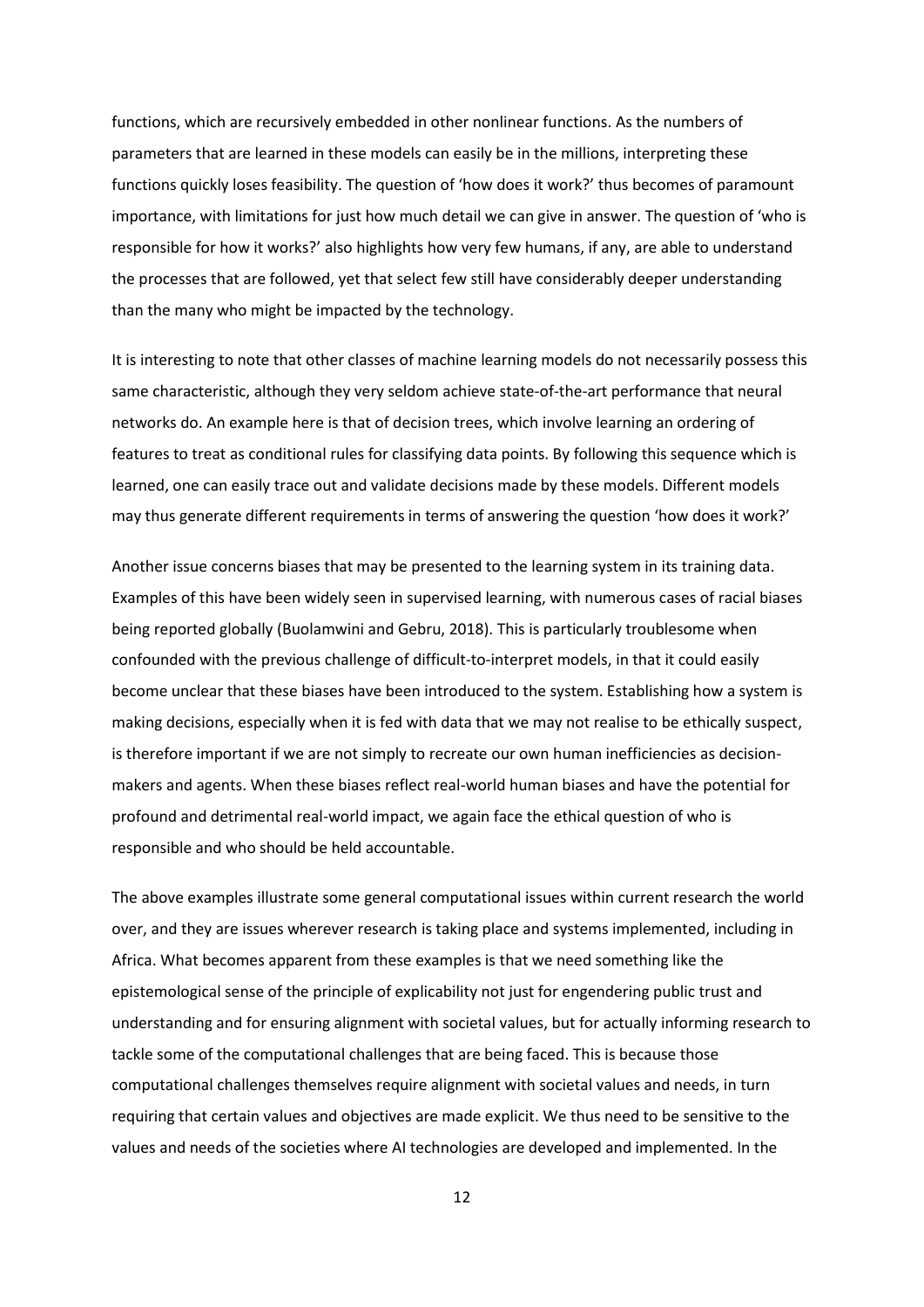AI4People report, the authors describe the 'dual advantages' of an ethical approach to AI, which allows identifying and leveraging 'new opportunities that are socially acceptable or preferable' and 'enables organisations to anticipate and avoid or at least minimise costly mistakes' arising from 'courses of action that turn out to be socially unacceptable and hence rejected' (Floridi et al., 2018, p. 694). As we have argued, the advantages of an ethical approach go even a degree deeper than the authors originally discuss. Various challenges facing technical research are in fact 'socio-technical' in nature (Crawford 2017). As such, applying the principle of explicability, especially in its epistemological 'how does it work?' sense, does not only have the dual advantages identified in the AI4People report, but an additional advantage in that it can help solve some of the computational problems facing AI researchers, avoiding courses of action that are ineffective in addition to but distinct from prioritising their social acceptability.

#### **4.2. Are there reasons not to apply the principle in Africa?**

While the principle of explicability is an important principle for guiding research both to achieve computational ends and to strive for societal benefits, there may nevertheless be reasons not to adopt and apply it in African research contexts. Here, we consider two such reasons and argue that they do not show that the principle itself is problematic or irrelevant. Rather, the potential problems highlight at least two lessons: the principle of explicability absolutely requires contextual sensitivity in its application, and it must be balanced with other relevant principles.

A first potential problem, the trade-off problem, relates to the epistemological sense of the principle of explicability. This is the problem that we might face undesirable trade-offs in demanding explicability. One of the recommendations put forward by AI4People is that, in a European context at least, a framework that enhances the explicability of AI systems that make socially significant decisions is developed, where 'central to this framework is the ability for individuals to obtain factual, direct, and clear explanation of the decision-making process' (Floridi et al. 2018, p. 702). One way to meet this demand is by requiring that systems produce explanations of their own behaviour (see, for instance, Selbst and Powells 2017; Doshi-Velez and Kim 2017; Winfield and Jirotka 2018). Yet, requiring explanations in this manner for a system to meet explicability requirements could hypothetically mean that the capabilities of that system are severely handicapped (Wachter, Mittelstadt and Floridi 2018). In a similar fashion, London (2019) has recently argued that a demand for explicability or for making something interpretable is typically a demand for an explanation of causal relations. Domains such as AI and even medical decision-making, however, typically involve associations that are not necessarily causal. As London argues, in a domain where we lack causal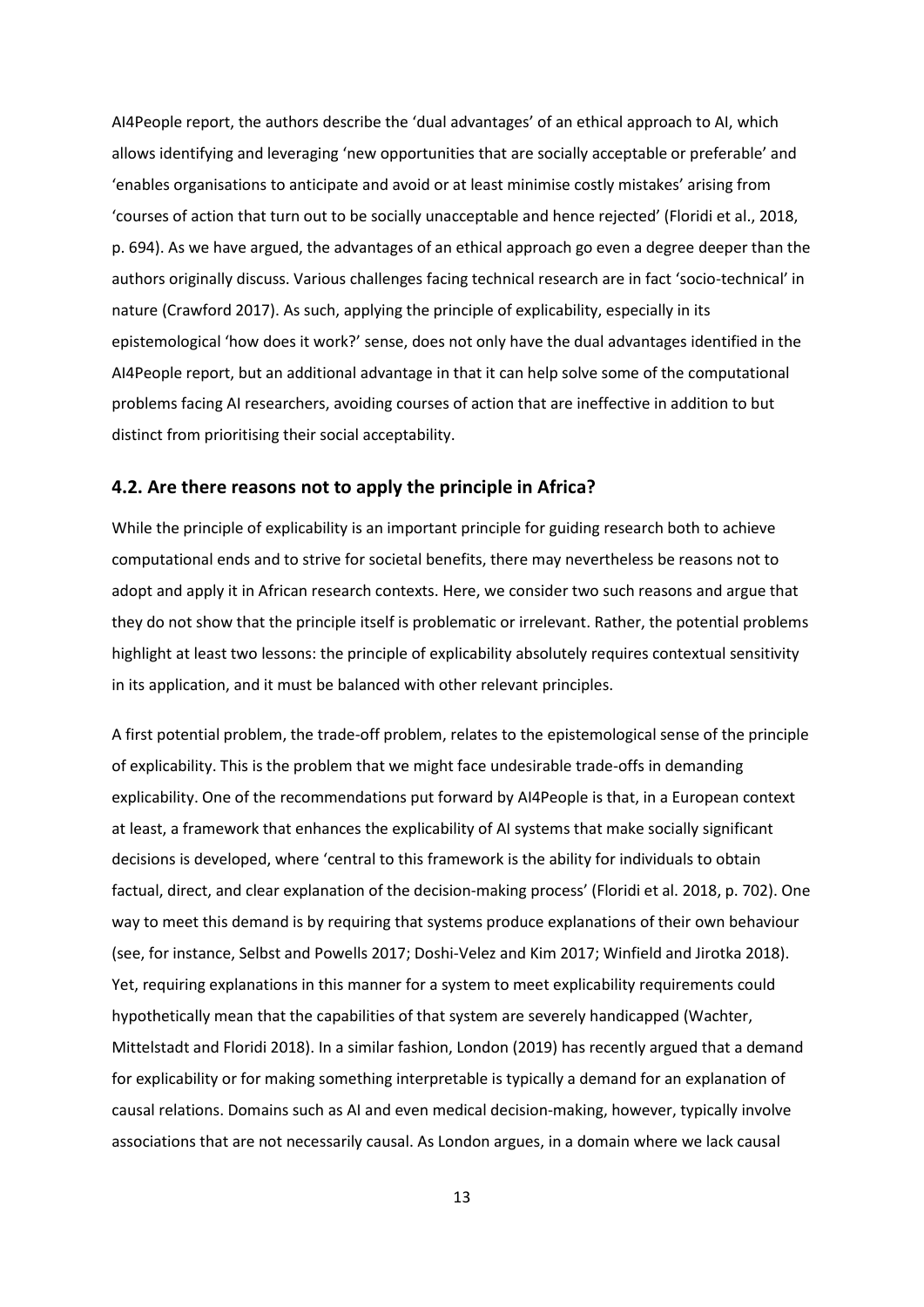knowledge but where predictive and diagnostic accuracy are nevertheless important, a demand for explicability can needlessly detract from accuracy and reliability.

So, if a system would lose accuracy or reliability in diagnosing some life-threatening disease by some percentage, how should we view this trade-off? This is a challenge that all societies need to address, but it is particularly pertinent in many African contexts where other solutions, such as medical professionals and state-of-the-art laboratories, are not easily at hand. As a representative example, consider Tanzania: as high as 71% of the population lives in rural, difficult-to-access areas with poor infrastructure, a fact that informs the Tanzanian government's current five-year health sector strategic plan for increasing access to healthcare services (United Republic of Tanzania 2015) and a fact that explains the welcoming of the use of drones to provide basic medical supplies (Landhuis 2017). This challenge is significant in the health sector, as a result of a number of factors such as different disease profiles around the world. Malaria, for example, poses a much greater risk in Africa than it does in Europe, and this coupled with a shortage of experts necessitates automated solutions (Brown et al. 2019).

Challenges also exist in the social sphere. Africa is home to an estimated 2,000 languages, and addressing communication barriers is an important step towards advancing these societies. The sheer scale of this problem again calls for AI-based solutions in automated translation (Abbott and Martinus 2019).

Part of the attraction of the development and implementation of AI solutions in Africa is that doing so can address challenges like these and others faced by African societies that arise from social, historical and geographical inequities that make solutions available elsewhere in the world untenable. This is something that the Microsoft White Paper discussed earlier does indeed highlight, by focusing on the way AI could be used to improve various sectors, such as agriculture, healthcare, public services and finance (Microsoft 2019). In this context, the stakes for demanding explicability at the expense of accuracy or reliability can be particularly high.

This problem, however, does not show that the principle is itself problematic or irrelevant in an African context. For one thing, there are two senses of explicability contained within the principle, the epistemological and the ethical. In the epistemological sense, we might seek alternative and less demanding ways to account for how a system works. We have argued, for instance, that solving some of the computational problems facing machine learning requires making objectives and goals explicit. As such, we could plausibly achieve explicability in the epistemological sense by specifying a system's design goals more carefully. Indeed, Kroll (2018) has proposed such an approach for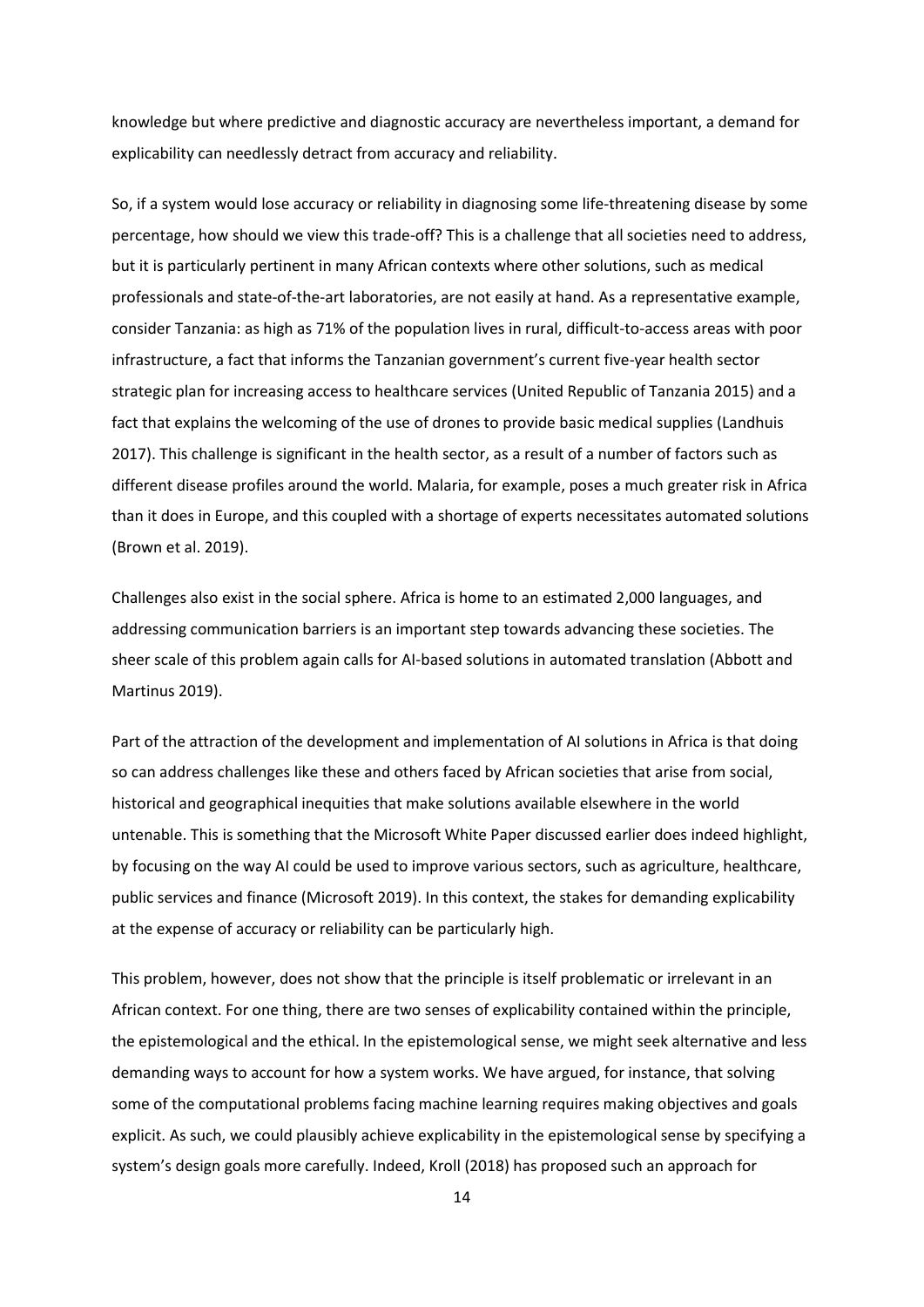intelligibility, one that shifts from a focus on understanding technical tools to understanding the overall system, which includes people. Such a tactic need not require an explanation in terms of causal relations, as per London's (2019) worry. In fact, making an overall system intelligible, including the people that are part of it, may require non-causal explanations, such as functional or hermeneutical explanations and those found more widely in the social sciences. In this way, the machine learning-based decision-making system can be made intelligible, in terms of its goals and objectives, and accountability can be demanded of the entire system, which includes the people specifying those goals and objectives.

Alternatively, perhaps in a situation like the trade-off described above, we should step back from the epistemological sense and focus instead on the ethical sense of explicability, establishing a clear line of accountability, such as holding those who are specifying the goals and objectives accountable. But more generally, the principle is not intended as a standalone principle. It would still need to be balanced with other acceptable principles, such as the principle of beneficence – how can we best capitalise on AI technologies to ensure the well-being of people? – or, even, the principle of justice, concerning the fair distribution of goods or what constitutes fair compromises to ensure that, say, access to health services is available to all. This allows variability in what is demanded of a particular system with particular goals and within a particular context.

A second problem, a problem of compromise, focuses more on the ethical sense of the principle of explicability, and the concomitant demand for accountability. This is the problem that a demand for accountability could plausibly limit progress in a field where African nations and research institutions could be firmly entrenched among world leaders. The development of AI and related technologies promises to tackle African-specific problems that can aid in social and economic development, can create jobs, and is an arena where African researchers are already increasingly active. Indeed, the growth and appetite for events such as the Deep Learning Indaba, Data Science Africa and Data Science Nigeria shows that there is interest in upskilling in this direction. Imposing lines of accountability could result in onerous regulatory constraints on an industry we want to encourage, with parties becoming less willing to pursue potentially fruitful but risky research or implementation.

This problem is speculative and overlooks that the principle of explicability does not state what the accountability requirements are, just that we establish lines of accountability. Like the previous problem, this allows contextual sensitivity in devising recommendations from the principle, where that contextual sensitivity may consider different cultural norms regarding what needs to be explained, to whom, when and to what degree, but also must consider the cost-benefit ratio of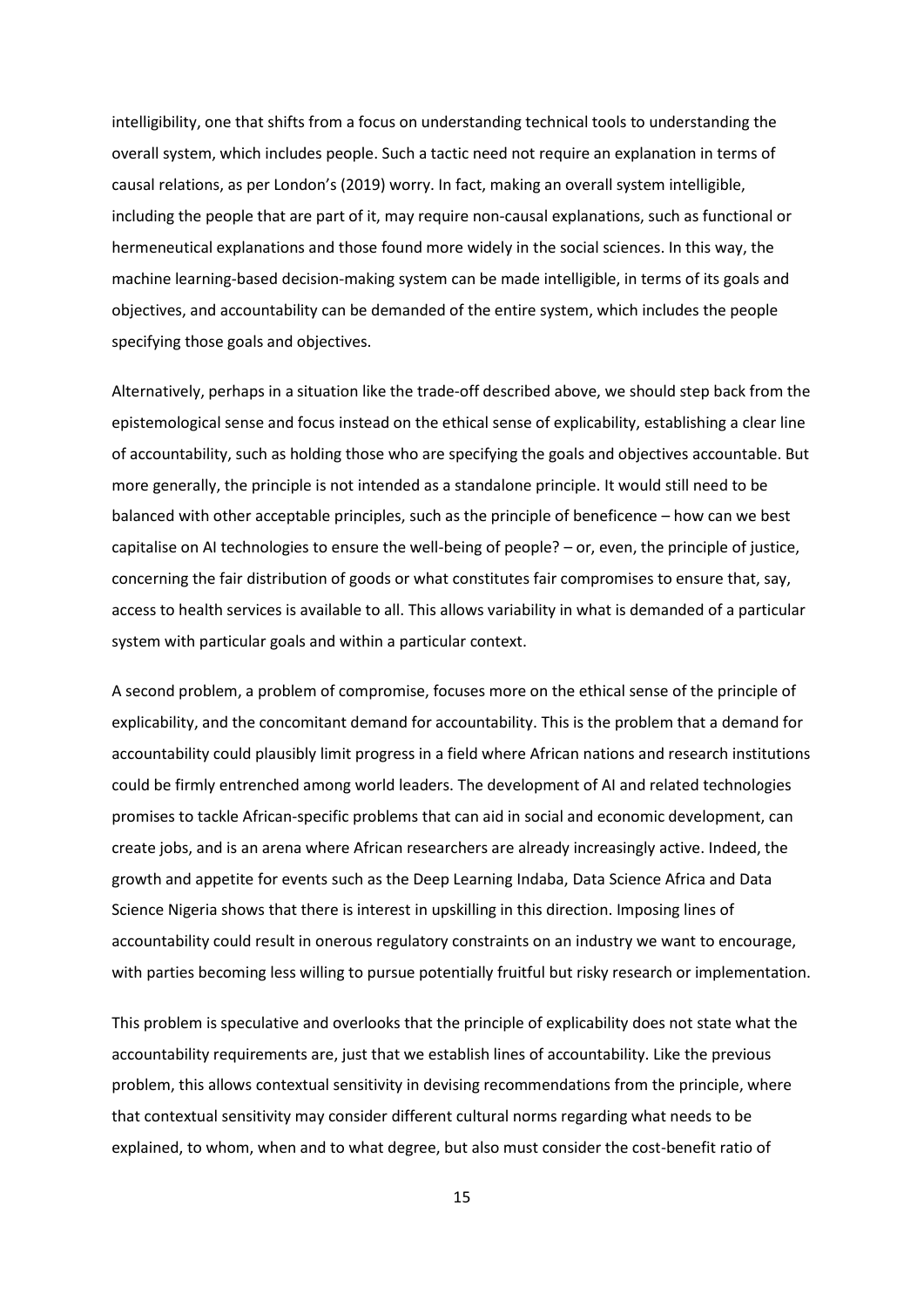potential regulations. Further, and as discussed with the previous problem, devising recommendations from the principle of explicability would work in tandem with other principles. For instance, justice might require differential treatment for how research is conducted in Africa, to target economic and historical imbalances between African nations and centres in the developed world. The principle itself is not obviously problematic but we have to take care with how it is applied.

Further, if Africa is to capitalise on the progress it is making with growing AI research across the continent, we do still need to ensure that it does so in a way compatible with the values and needs of those living there. In order to actually do the computational research, we will often have to address requirements that are closely related to those put forward by the principle of explicability, such as by tackling the value alignment problem. Tackling the value alignment problem requires that we identify our own objectives; that is, we must go some way towards answering the question 'how does it work?' in order to make it, the system, work for what it is designed for. If this is the case, the research and technology that we want to flourish and advance will often depend on addressing questions that the principle of explicability raises, such as demanding intelligibility. In also requiring accountability for the systems, we would be requiring accountability for something that would have to be done, at least to some extent, in order to advance the research itself.

These two problems, as we have seen, can be dealt with by highlighting that the principle of explicability would, ideally, be applied in tandem with other principles and applying it requires contextual sensitivity, not just to ensure that values are aligned with a society's values, but also to ensure that computational challenges are themselves addressed. These problems do not show that the principle of explicability itself is problematic or irrelevant.

# **5. Closing thoughts on who is accountable for how a decisionmaking system works**

We have proposed that the principle of explicability, when applied in the epistemological sense to typical areas of machine learning research, requires identifying objectives and goals for a system that cohere with those of a given society in which the system will operate. But what implications does this have for the ethical sense of the principle and the question of who, exactly, should be held accountable for how such a decision-making system works? A third potential problem could arise here, to do with demandingness: the principle of explicability as we have developed it may be too demanding on researchers in a developing field in Africa who are frequently dependent on international input. Holding those researchers to account would be unfair. To address this problem,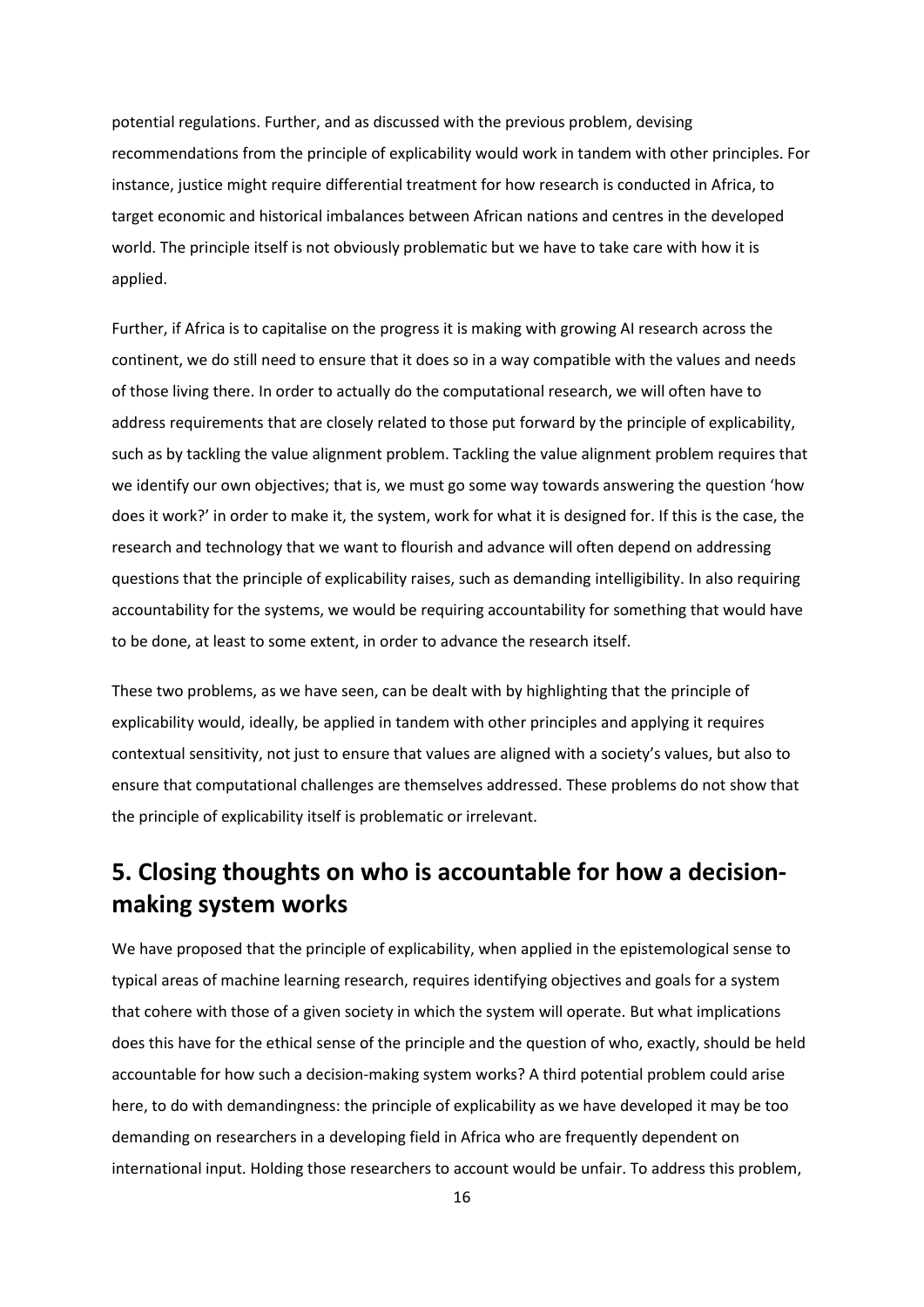we tentatively propose that the demands of explicability require a division of labour, and as a result accountability could in fact be diffuse.

Suppose that the machine learning researchers based in Africa and developing a system to be implemented in an African context are to be held accountable for how the system works. As part of the demand for explicability, in the epistemological sense, we have argued that objectives and goals of the system need to be identified. But who should identify these objectives and goals?

Identifying the goals, objectives and underlying values of a society is not a straightforward matter and not something one can simply consult a rulebook for. In South Africa, for instance, it is officially required that vehicles yield right of way to pedestrians crossing at a pedestrian crossing (Department of Transport 2012). In practice, however, this seldom happens and stopping at a pedestrian crossing can surprise other vehicles on the road. Simply consulting the rulebook would not prepare anyone, person or machine, for actual driving.

The machine learning researchers, however, are technical experts, not necessarily experts in identifying the goals, objectives and underlying values of a society with which their system's goals and objectives need to be aligned. Further, they may be contributing to global work or be part of an international research team, such as by working at one of IBM's research labs in South Africa or Kenya, or Google's research lab in Ghana, or be funded by international bodies like Google and Facebook, who fund students pursuing the African Masters in Machine Intelligence in Kigali, Rwanda. Yet, demanding that they make goals and values explicit and then holding the African-based researchers accountable for a system that is not entirely in their hands would be placing an onerous and unfair burden on them.

Identifying the goals, objectives and underlying values of a society, as those working on the ethical design of technology already emphasise (see, for instance, Crawford & Calo 2016; Crawford 2017; Friedman, Henry & Borning 2017; Sloane & Moss 2019), needs to draw on a wider body of stakeholders, which includes those who are experts on the values and goals of a given society, such as researchers in the social sciences and humanities, and even members of society themselves. This would obviously have to be within reason, as not just any lay person will be knowledgeable, nor should they be held accountable for something over which they have no knowledge or control. However, even with bringing in the expertise of a range of people, technical researchers may still shoulder a higher degree of burden because of the fact that these researchers must acknowledge that other players need to be involved and consulted, not as a matter of courtesy or annoyance, but as central to advancing the actual research. Alternatively, organisations driving research should be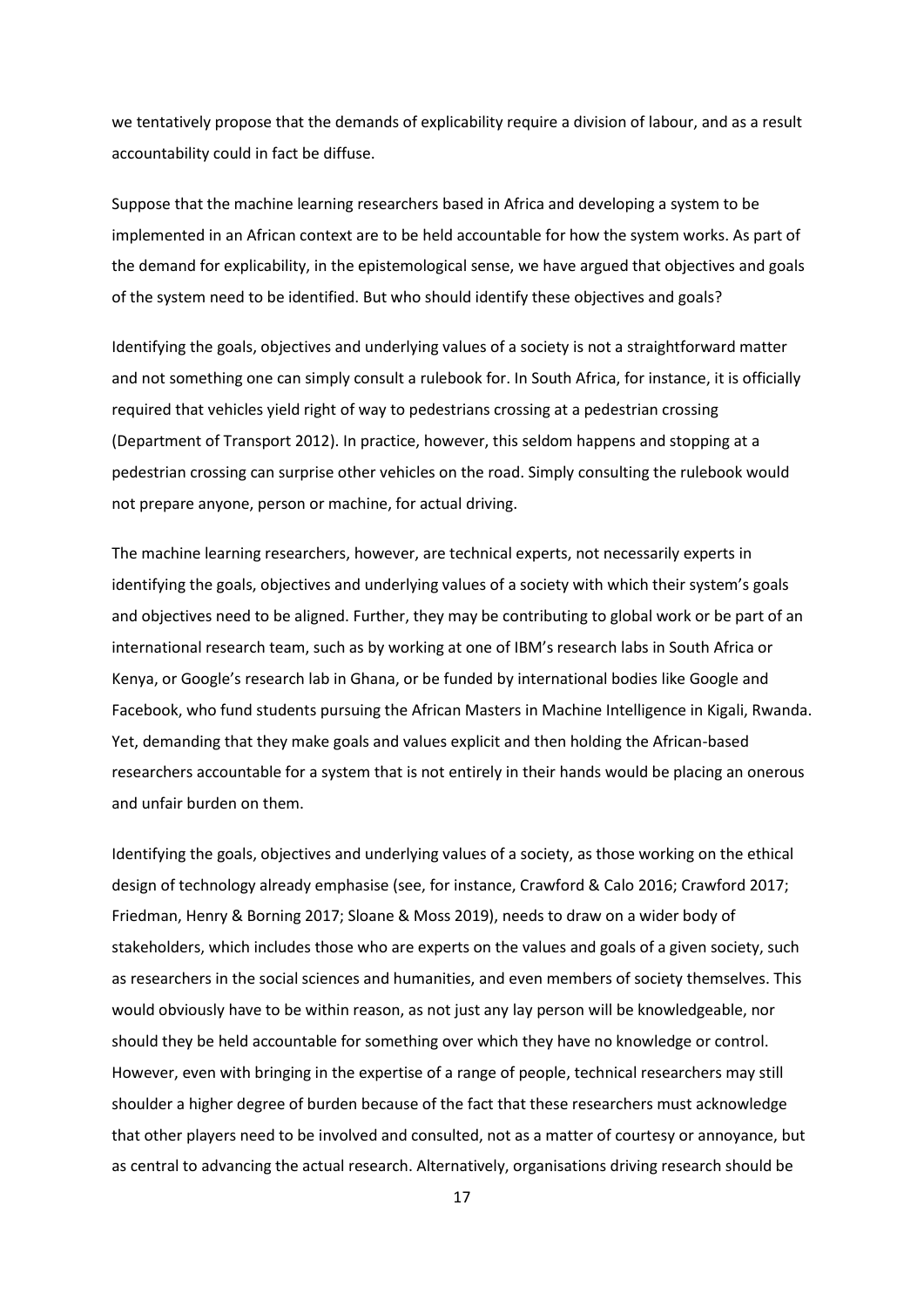required to engage a diversity of relevant experts to ensure that the epistemological sense of explicability is met, and be held accountable if they fail to do so. It is those involved in or driving the actual research who are in a position to ensure that a range of interests and values are acknowledged and, ideally, addressed in both local and international research, or that international research is not uncritically implemented across a range of differing contexts.

Ensuring that relevant experts from a range of backgrounds are engaged speaks in favour of promoting interdisciplinary research and societal engagement as a matter of necessity, not simply for ethical considerations but for advancing the research itself. Luckily, the value of interdisciplinary and multi-stakeholder engagement is already recognised in the various centres and initiatives being set up in Africa, such as the Centre for Artificial Intelligence Research (CAIR) and the South African Affiliate Centre of the C4IR. Applying a principle of explicability in an African context that recognises the necessary involvement of a range of actors, a kind of division of labour for addressing the epistemological sense of explicability, could thus generate diffuse patterns of accountability when addressing the ethical sense of explicability. What exactly this would entail in terms of recommendations, and whether accommodating a diffuse notion of accountability is feasible on the ground, however, is beyond the scope of this paper. Nevertheless, adopting and applying a principle of explicability in an African research context should aim to address these complexities.

In closing, then, we have argued that existing principles and frameworks for the development of Good AI should not be adopted uncritically into an African research context. We thus took initial steps for critically assessing one such framework, that of the AI4People report, by addressing whether the AI-specific principle of explicability should be applied in an African context. We argued that, when designing a decision-making system making use of some form of machine learning, an approach that requires adhering to a principle of explicability in both an epistemological sense (of 'how does it work?') and an ethical sense (of 'who is responsible for how it works?') not only contributes to the responsible and thoughtful development of AI that is sensitive to African interests and needs, but can also advance tackling some of the computational challenges in machine learning research. The principle thus should be adopted in an African context. Adopting the principle, however, requires that African researchers and societies, as well as organisations driving research, ensure that values are aligned, and doing so requires the involvement of a range of knowledgeable stakeholders.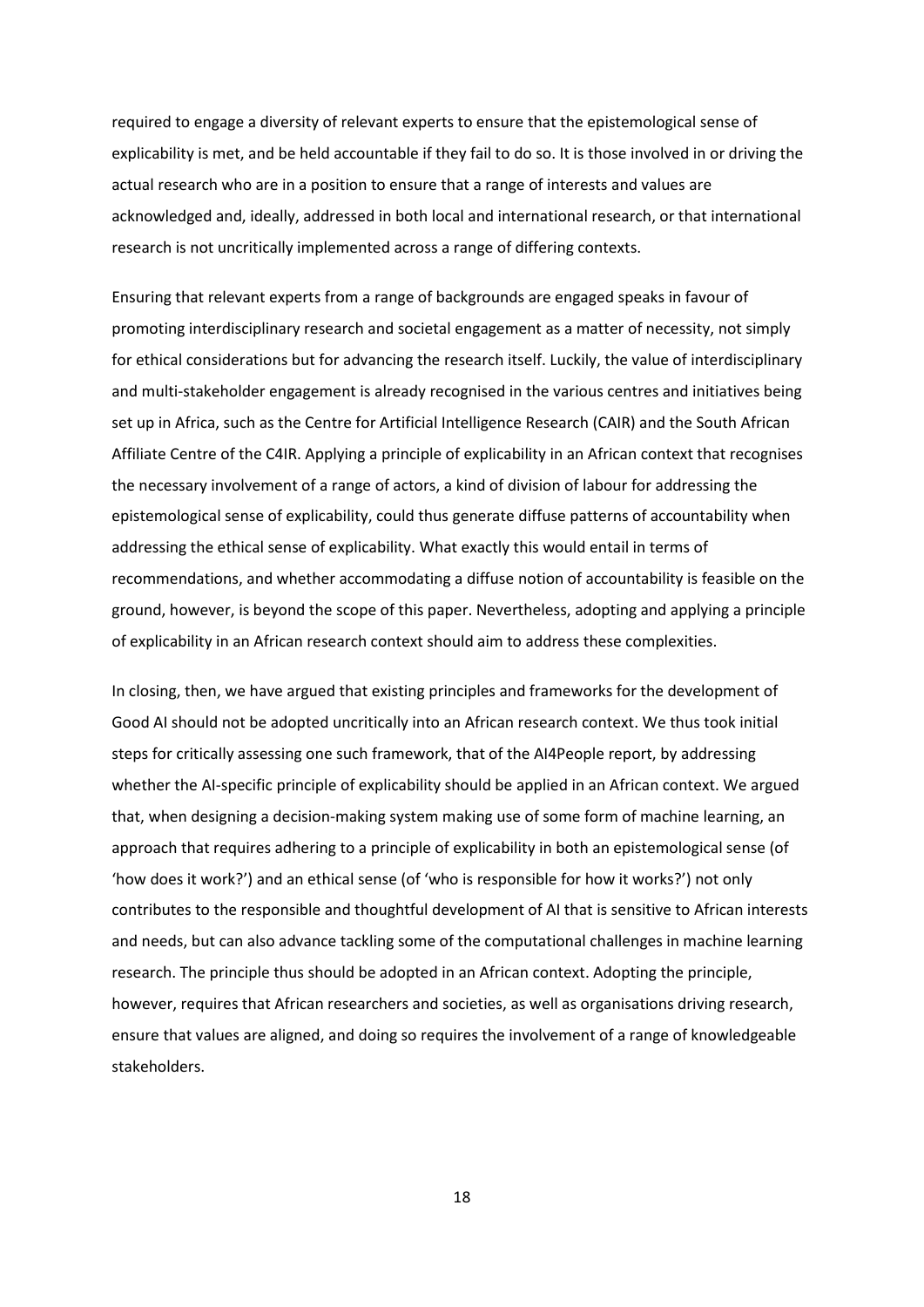# **Acknowledgements**

We would like to thank participants at the Third CAIR Symposium on AI Research and Society, held at the University of Johannesburg in March 2019, for feedback and discussion on an earlier version of the paper. We would also like to thank the two reviewers and editors for this journal for their comments.

# **Conflict of interests**

Benjamin Rosman is one of the founders and organisers of the Deep Learning Indaba that we mention as an example of the growth of machine learning across Africa.

# **References**

Abbott, J. & Martinus, L. (2019). Benchmarking neural machine translation for southern African languages. *Proceedings of the 2019 Workshop on Widening NLP.*

Andoh, C. (2011). Bioethics and the challenges to its growth in Africa. *Open Journal of Philosophy*, 1(2), 67–75.

*Asilomar AI Principles.* (2017). https://futureoflife.org/ai-principles. Accessed 29 May 2019.

Awad, E., Dsouza, S., Kim, R., Schulz, J., Henrich, J., Shariff, A., et al. (2018). The moral machine experiment. *Nature,* 563(7729), 59.

Barugahare, J. (2018). African bioethics: Methodological doubts and insights. *BMC Medical Ethics*, 19(98), https://doi.org/10.1186/s12910-018-0338-6.

Beauchamp, T. L. & Childress, J. F. (2012). *Principles of Biomedical Ethics*. 7th edn. Oxford: Oxford University Press.

Behrens, K. (2013). Towards an indigenous African bioethics. *The South African Journal of Bioethics and Law*, 6(1), 32–35.

Biko, S. (2002). *I Write What I Like*: *Selected writings*. Chicago: University of Chicago Press.

Bostrom, N. (2003). Ethical issues in advanced Artificial Intelligence. In I. Smit et al. (eds), *Cognitive, Emotive and Ethical Aspects of Decision Making in Humans and in Artificial Intelligence*, volume 2 (pp. 12-17). International Institute of Advanced Studies in Systems Research and Cybernetics.

Brown, B. J., Przybylski, A. A., Manescu, P., Caccioli, F., Oyinloye, G., Elmi, M., Shaw, M. J., et al. (2019). Data-driven malaria prevalence prediction in large densely-populated urban holoendemic sub-Saharan West Africa: Harnessing machine learning approaches and 22-years of prospectively collected data." *arXiv preprint arXiv:1906.07502*.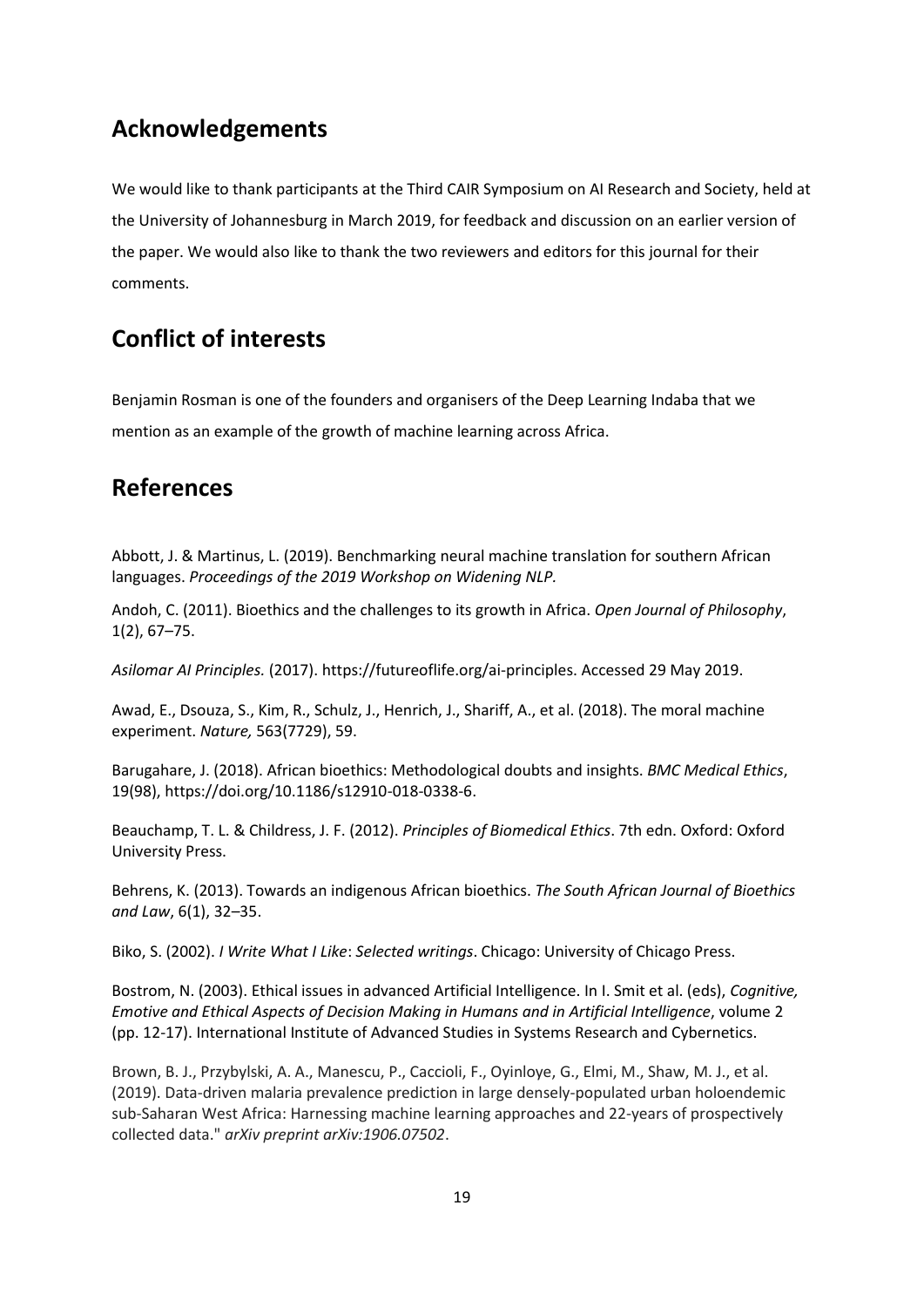Buolamwini, J. & Gebru, T. (2018). Gender shades: Intersectional accuracy disparities in commercial gender classification. *Proceedings of the 1st Conference on Fairness, Accountability and Transparency, PMLR*, 81, 77-91.

Chukwuneke, F. N., Umeora, O. U. J., Maduabuchi, J. U. & Egbunike, N. (2014). Global bioethics and culture in a pluralistic world: How does culture influence bioethics in Africa? *Annals of Medical and Health Sciences Research*, 4(5), 672-675.

Crawford, K. & Calo, R. (2016). There is a blind spot in AI research. *Nature*, 538, 311-313.

Crawford, K. (2017). The trouble with bias. *NIPS 2017 Keynote Address*. https://www.youtube.com/watch?v=fMym\_BKWQzk. Accessed 19 August 2019.

Deep Learning Indaba. (2019). *Together We Build African AI: Outcomes of the 2nd Annual Deep Learning Indaba*. http://www.deeplearningindaba.com/uploads/1/0/2/6/102657286/annualindaba2018reportv1.pdf. Accessed 1 March 2020.

Department of Transport. (2012). *SA Learner Driver Manual: Rules of the road.* Pretoria: SA Department of Transport.

Doshi-Velez, F. & Kim, B. (2017). Towards a rigorous science of interpretable machine learning. *ar*Xiv*.org.* https://arxiv.org/abs/1702.08608. Accessed 29 May 2019.

European Group on Ethics in Science and New Technologies. (2018). *Statement on Artificial Intelligence, Robotics and 'Autonomous Systems'*. European Commission. http://ec.europa.eu/research/ege/pdf/ege\_ai\_statement\_2018.pdf. Accessed 29 May 2019.

Floridi, L., Cowls, J., Beltrametti, M., Chatila, R., Chazerand, P., Dignum, V., et al. (2018). AI4People - An ethical framework for a Good AI Society: Opportunities, risks, principles, and recommendations. *Minds and Machines*, 28, 689–707.

Friedman, B., Hendry, D. & Borning, A. (2017). A survey of value sensitive design methods*. Foundations and Trends in Human-Computer Interaction*, 11(23), 63-125.

Gbadegesin, S. (1991). *African Philosophy: Traditional Yoruba philosophy and contemporary African realities.* New York: Peter Lang.

Gyekye, K. (1987). *An Essay on African Philosophical Thought: The Akan conceptual scheme*. Cambridge: Cambridge University Press.

Hellsten, S. (2006). Global bioethics: Utopia or reality? *Developing World Bioethics*, 8(2), 70–81.

House of Lords Artificial Intelligence Committee. (2018). *AI in the UK: Ready, willing and able?* UK Parliament. https://publications.parliament.uk/pa/ld201719/ldselect/ldai/100/100.pdf. Accessed 29 May 2019.

IEEE Global Initiative on Ethics of Autonomous and Intelligent Systems. (2019). *Ethically Aligned Design: A vision for prioritising human well-being with autonomous and intelligent systems* (first edition) https://ethicsinaction.ieee.org. Accessed 29 May 2019.

Kroll, J. A. (2018). The fallacy of inscrutability, *Philosophical Transactions A*, 276(20180084).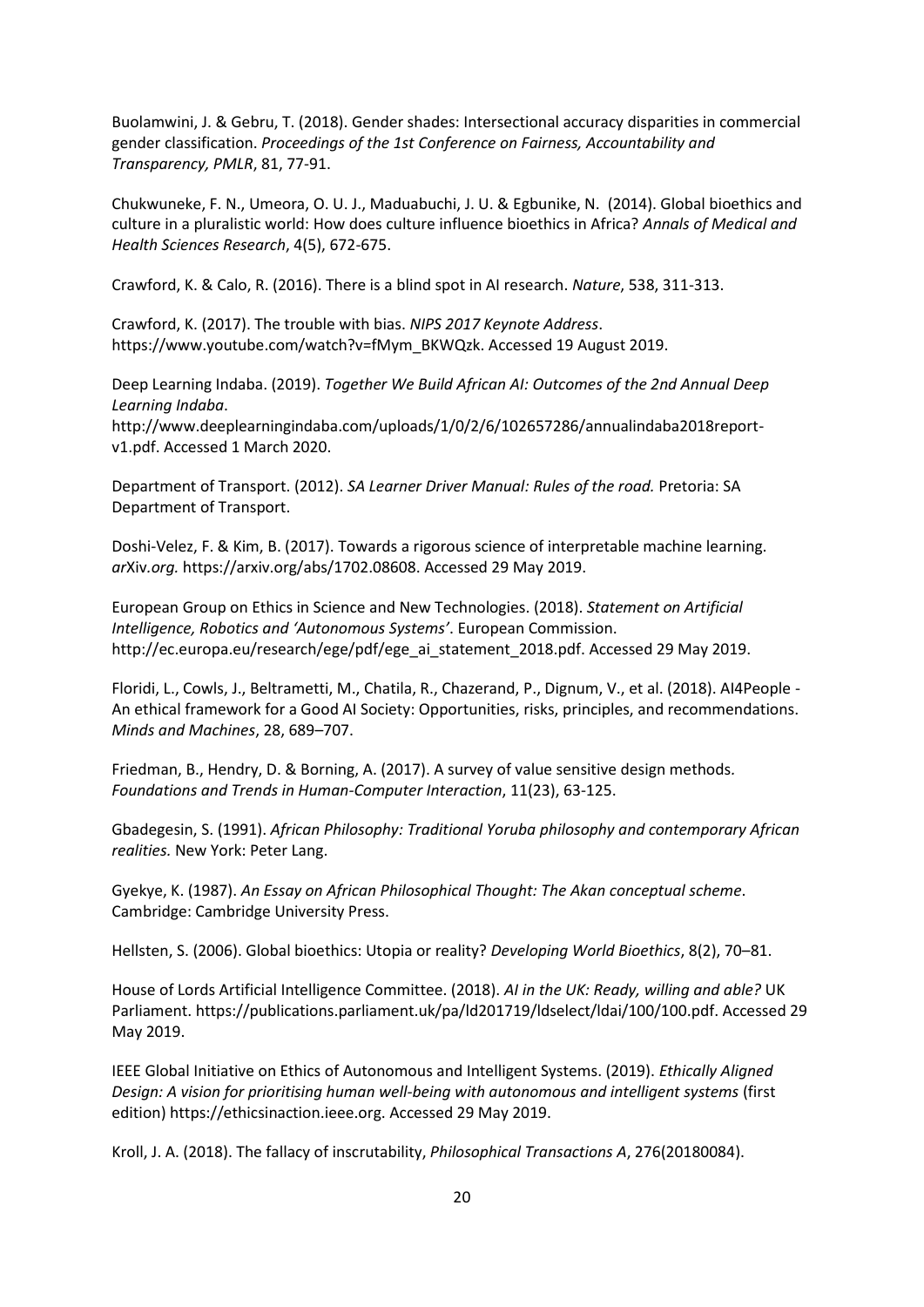Landhuis, E. (2017). Tanzania gears up to become a nation of medical drones, *npr.org*. https://www.npr.org/sections/goatsandsoda/2017/08/24/545589328/tanzania-gears-up-tobecome-a-nation-of-medical-drones. Accessed 28 February 2020.

London, A. (2019). Artificial Intelligence and black-box medical decisions: Accuracy versus explainability. *Hastings Center Report*, 49(1), 15–21.

Mbembe, A. *On The Postcolony*. Berkeley: University of California Press.

Mbiti, J. (1990). *African Religions and Philosophy (2nd Edition)*. Heinemann.

Microsoft. (2019). *Artificial Intelligence for Africa: An opportunity for growth, development and democratisation*. https://info.microsoft.com/ME-DIGTRNS-WBNR-FY19-11Nov-02-AIinAfrica-MGC0003244\_01Registration-ForminBody.html. Accessed 29 May 2019.

*Montreal Declaration for a Responsible Development of Artificial Intelligence.* (2017). https://www.montrealdeclaration-responsibleai.com/the-declaration. Accessed 29 May 2019.

Moodley, K. (2007). Microbicide research in developing countries: Have we given the ethical concerns due consideration? *BMC Medical Ethics*, 8(1), doi:10.1186/1472-6939-8-10.

Murove, M. F. (2005). African Bioethics: An explanatory discourse. *Journal for the Study of Religion*, 18(1), 16–36.

Partnership on AI. (2018). *Tenets*. https://www.partnershiponai.org/tenets. Accessed 29 May 2019.

Rakotsoane, F. & Van Niekerk, A. (2017). Human life invaluableness: An emerging African bioethical principle. *South African Journal of Philosophy*, 36(2), 252–262.

Ramose, M. *African Philosophy Through Ubuntu (Revised Edition)*. Harare: Mond Books Publishers.

Selbst, A. D. & Powles, J. (2017). Meaningful information and the right to explanation. *International Data Privacy Law*, 7(4), 233–242.

Senghor, L. (1988). *Ce Que Je Crois*. Paris: Grasset.

Sloane, M. & Moss, E. (2019). AI's social sciences deficit. *Nature Machine Intelligence*, 1, 330–331.

Steyn, L. (2018). Watch your job, the bots are coming. *Mail & Guardian*, 8 December. https://mg.co.za/article/2017-12-08-00-watch-your-job-the-bots-are-coming. Accessed 29 May 2019.

United Republic of Tanzania Ministry of Health and Social Welfare. (2015). *Health Sector Strategic Plan July 2015-June 2020*. http://www.moh.go.tz/en/strategic-plans. Accessed 28 February 2020.

wa'Thiongo, N. (1986). *Decolonising the Mind*. James Curry.

Wachter, S., Mittelstadt, B., & Floridi, L. (2017). Transparent, explainable, and accountable AI for robotics. *Science Robotics*, 2(6), doi:10.1126/scirobotics.aan6080.

Winfield, A. F. T., & Jirotka, M. (2018). Ethical governance is essential to building trust in robotics and artificial intelligence systems. *Philosophical Transactions A*, 376(20180085).